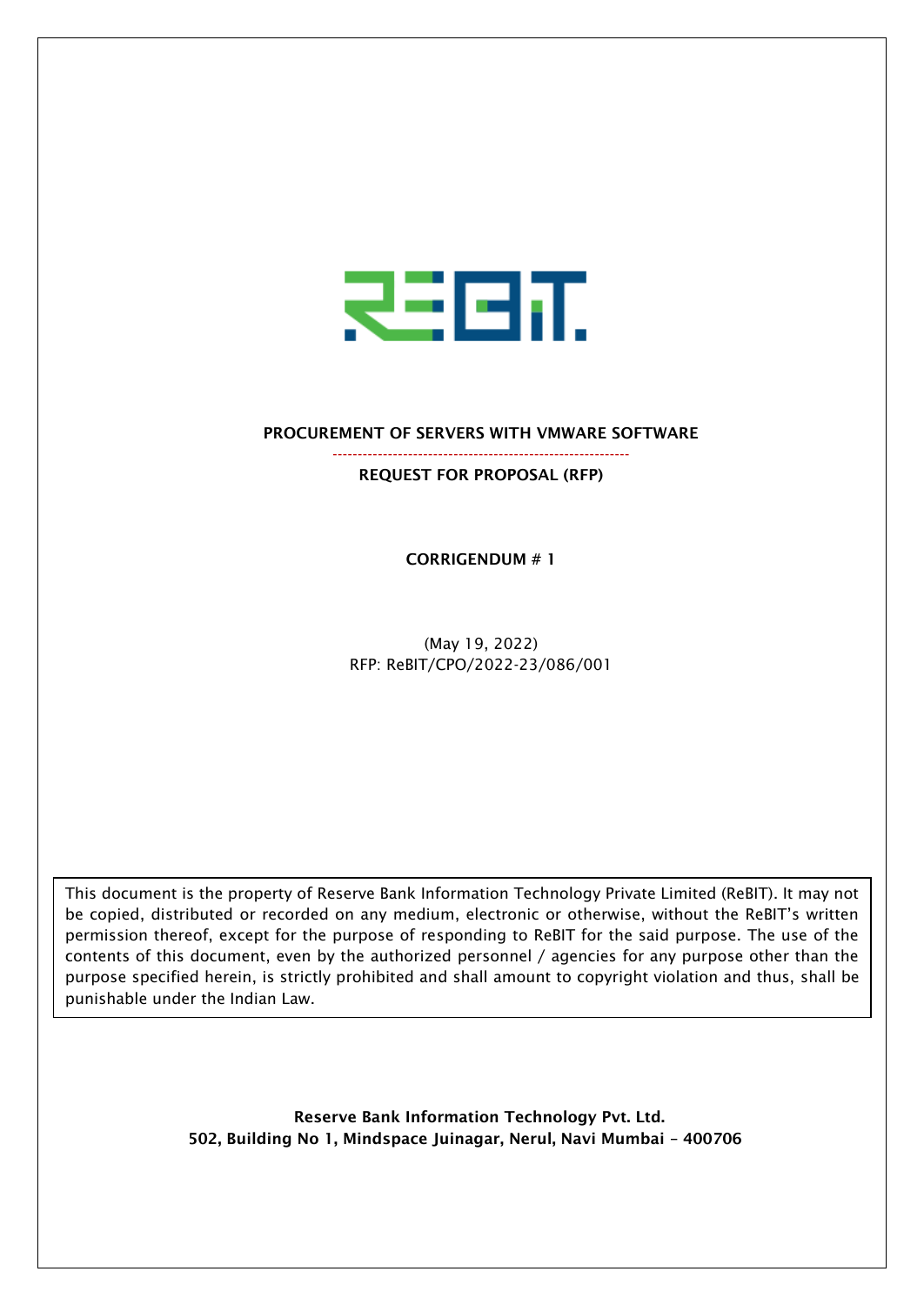

#### Following are the changes / clarification in the RFP terms. All the bidders are requested to refer the "Corrigendum / Revised Terms" column as below:

| Page<br><b>No</b> | <b>Clause No.</b><br>& Heading                  | <b>Existing Terms</b>                                                                                                                                                                                                                                                                                                                                                                                                                                                                                                   | <b>Corrigendum / Revised Terms</b>                                                                                                                                                                                                                                                                |
|-------------------|-------------------------------------------------|-------------------------------------------------------------------------------------------------------------------------------------------------------------------------------------------------------------------------------------------------------------------------------------------------------------------------------------------------------------------------------------------------------------------------------------------------------------------------------------------------------------------------|---------------------------------------------------------------------------------------------------------------------------------------------------------------------------------------------------------------------------------------------------------------------------------------------------|
| 3 of<br>50        | Schedule of<br>Events                           | RFP Requirement - Procurement of<br>Servers and VMware Software                                                                                                                                                                                                                                                                                                                                                                                                                                                         | Please read RFP requirement as<br><b>Procurement of Servers with VMware</b><br>Software wherever it appears in the<br>RFP document.                                                                                                                                                               |
| 3 of<br>50        | Schedule of<br>Events                           | Date of communication of responses to<br>pre-bid queries and corrigendum,<br>if any -<br>13-May-2022 through ReBIT's website<br>(https://rebit.org.in/procurement)<br>and<br><b>CPP</b><br>e-procurement<br>portal<br>(https://eprocure.gov.in/eprocure/app)                                                                                                                                                                                                                                                            | Date of communication of responses to<br>pre-bid queries and corrigendum,<br>if any -<br>19-May-2022 through ReBIT's website<br>(https://rebit.org.in/procurement)<br>and<br><b>CPP</b><br>e-procurement<br>portal<br>(https://eprocure.gov.in/eprocure/app)                                      |
| 3 of<br>50        | Schedule of<br>Events                           | Last date and time for bid submission<br>(on or before)<br>25-May-2022 up to 15:00 Hrs through<br><b>CPP</b><br>e-procurement<br>portal<br>(https://eprocure.gov.in/eprocure/app)<br>EMD DD / BG are to be submitted in<br>originals at ReBIT Office.                                                                                                                                                                                                                                                                   | Last date and time for bid submission<br>(on or before)<br>06-June-2022 up to 15:00 Hrs through<br><b>CPP</b><br>e-procurement<br>portal<br>(https://eprocure.gov.in/eprocure/app)<br>EMD DD / BG are to be submitted in<br>originals at ReBIT Office.                                            |
| 3 of<br>50        | Schedule of<br>Events                           | Technical Bid Opening -<br>26-May-2022 up to 15:00 Hrs through<br><b>CPP</b><br>e-procurement<br>portal<br>(https://eprocure.gov.in/eprocure/app).                                                                                                                                                                                                                                                                                                                                                                      | Technical Bid Opening -<br>07-June-2022 up to 15:00 Hrs through<br><b>CPP</b><br>e-procurement<br>portal<br>(https://eprocure.gov.in/eprocure/app).                                                                                                                                               |
| 7 of<br>50        | 5.2<br>Scope<br>of Work                         | 1. Table prescribing Software<br>&<br>Hardware Requirement<br>Table<br>Hardware<br>2.<br>prescribing<br><b>Specifications</b><br>3.<br>Table<br>prescribing Software<br>Specifications                                                                                                                                                                                                                                                                                                                                  | Revised detailed Software, Hardware<br><b>Requirements and Specifications are</b><br>embedded below.<br>Bidders are requested to refer the<br>same while proposing solution.                                                                                                                      |
| 9 of<br>50        | 5.2:<br>Delivery<br>&<br>Payment<br>Milestones: | Supply of Servers as prescribed under<br>hardware requirement -<br>Timelines: Within 5-6 weeks from date<br>of PO                                                                                                                                                                                                                                                                                                                                                                                                       | Supply of Servers as prescribed under<br>hardware requirement -<br>Timelines: Within 8-10 weeks from date<br>of PO                                                                                                                                                                                |
| $11$ of<br>50     | 7.4<br><b>Bid</b><br>Security/<br><b>EMD</b>    | Micro & Small Enterprises (MSE) units are<br>exempted from payment of EMD and<br>tender fee provided the products and/or<br>services<br>they<br>offering,<br>are<br>are<br>manufactured and/or services rendered<br>by them. Exemption as stated above is<br>not applicable for selling products<br>and/or<br>services,<br>manufactured/<br>rendered by other companies. Bidder<br>should submit supporting documents<br>issued by competent Govt. bodies to<br>become<br>eligible<br>for<br>the<br>above<br>exemption. | Additional of Clause - MSEs and Start-<br>ups are required to submit a "Bid<br>Security Declaration" where the bidder<br>must accept that if the bid is<br>withdrawn or modified during the<br>period of validity etc., then the bidder<br>will be suspended for a period as<br>decided by ReBIT. |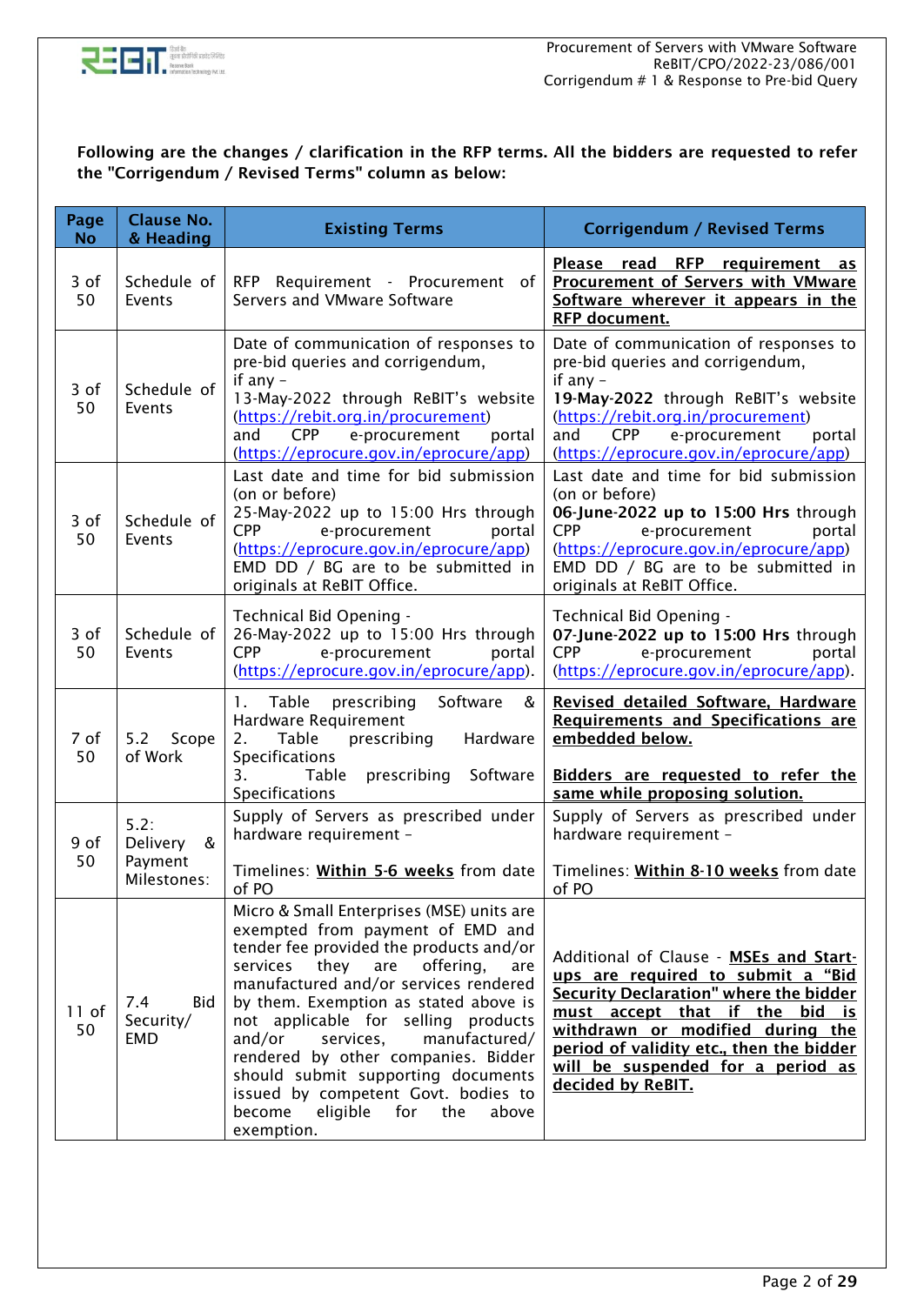

| Page<br><b>No</b> | <b>Clause No.</b><br>& Heading                                                                        | <b>Existing Terms</b>                                                                                                                                                                                                                                                                                                                                                                                                                     | <b>Corrigendum / Revised Terms</b>                                                                                                                                                                                                                                                                                                                                                                                                                                                                                                                                                                |
|-------------------|-------------------------------------------------------------------------------------------------------|-------------------------------------------------------------------------------------------------------------------------------------------------------------------------------------------------------------------------------------------------------------------------------------------------------------------------------------------------------------------------------------------------------------------------------------------|---------------------------------------------------------------------------------------------------------------------------------------------------------------------------------------------------------------------------------------------------------------------------------------------------------------------------------------------------------------------------------------------------------------------------------------------------------------------------------------------------------------------------------------------------------------------------------------------------|
| $14$ of<br>50     | 7.11.1:<br>Technical<br>Evaluation<br>Scoring<br>Matrix                                               | The <b>bidder</b> should have supplied and<br>installed <b>proposed hardware</b> in last<br>three (3) financial years, i.e. 2018-19,<br>2019-2020, 2020-21<br>(Bidder to provide details in Annexure K<br>and submit PO / Contract details)                                                                                                                                                                                               | The <b>bidder / Parent Company</b> should<br>have supplied and installed proposed<br>hardware in last three (3) financial years,<br>i.e. 2018-19, 2019-2020, 2020-21<br>(Bidder to provide details in Annexure K<br>and submit PO / Contract details)<br>Above relaxation is allowed only in case<br>of companies got restructured recently,<br>subject to undertaking<br>by Parent<br>Company as commitment to complete<br>the RFP scope as per RFP terms in case<br>the bidder fails to do so.                                                                                                  |
| $14$ of<br>50     | 7.11.1:<br>Technical<br>Evaluation<br>Scoring<br>Matrix                                               | The <b>bidder</b> should have deployed and<br>configured VMware vCentre Server,<br>vCloud Suite, vSphere Standard setup<br>with <b>proposed hardware</b> in last three<br>(3) financial years, i.e. 2018-19, 2019-<br>2020, 2020-21<br>(Bidder to provide details / submit PO /<br>Contract details)                                                                                                                                      | The <b>bidder / Parent Company</b> should<br>have deployed and configured VMware<br>vCentre Server, vCloud Suite, vSphere<br>Standard setup with <b>proposed</b> / similar<br>hardware in last three (3) financial<br>years, i.e. 2018-19, 2019-2020, 2020-<br>21<br>(Bidder to provide details in Annexure K)<br>and submit PO / Contract details)<br>Above relaxation is allowed only in case<br>of companies got restructured recently,<br>subject to undertaking<br>by<br>Parent<br>Company as commitment to complete<br>the RFP scope as per RFP terms in case<br>the bidder fails to do so. |
| 14 of<br>50       | 7.11.1:<br>Technical<br>Evaluation<br>Scoring<br>Matrix                                               | The bidder should have deployed and<br>configured VMware Tanzu Standard<br>setup with <b>proposed hardware</b> in last<br>three (3) financial years, i.e. 2018-19.<br>2019-2020, 2020-21<br>(Bidder to provide details / submit PO /<br>Contract details)                                                                                                                                                                                 | The <b>bidder / OEM</b> deployed and<br>configured VMware Tanzu Standard<br>setup<br>with<br>proposed<br><u>similar</u><br>$\sqrt{2}$<br>hardware in last five (5) financial years,<br>i.e. 2016-17, 2017-18, 2018-19, 2019-<br>2020, 2020-21<br>(Bidder to provide details in Annexure K)<br>and submit PO / Contract details)                                                                                                                                                                                                                                                                   |
| 35 of<br>50       | Annexure G<br>Minimum<br>Eligibility<br>Criteria<br>Turnover &<br>Financial<br>Liability<br>2.a and b | a. The Bidder should have a Positive Net<br>Worth in last three (3) financial years, i.e.<br>2018-19, 2019-2020, 2020-21.<br>b. The Bidder should be in Net Profit<br>(Profit After Tax) in the last three (3)<br>financial years, i.e. 2018-19, 2019-<br>2020, 2020-21.<br>c. The bidder should have an Average<br>Annual Turnover of at least Rs 5 Crores<br>in the last three (3) financial years, i.e.<br>2018-19, 2019-2020, 2020-21 | a. The Bidder / Parent Company should<br>have a Positive Net Worth in any two (2)<br>of the last three (3) financial years, i.e.<br>2018-19, 2019-2020, 2020-21.<br>b. The Bidder / Parent Company should<br>be in Net Profit (Profit After Tax) in any<br>two (2) of the last three (3) financial<br>years, i.e. 2018-19, 2019-2020, 2020-<br>21.<br>c. The Bidder / Parent Company should<br>have an Average Annual Turnover of at<br>least Rs 5 Crores in <b>any two (2) of</b> the                                                                                                            |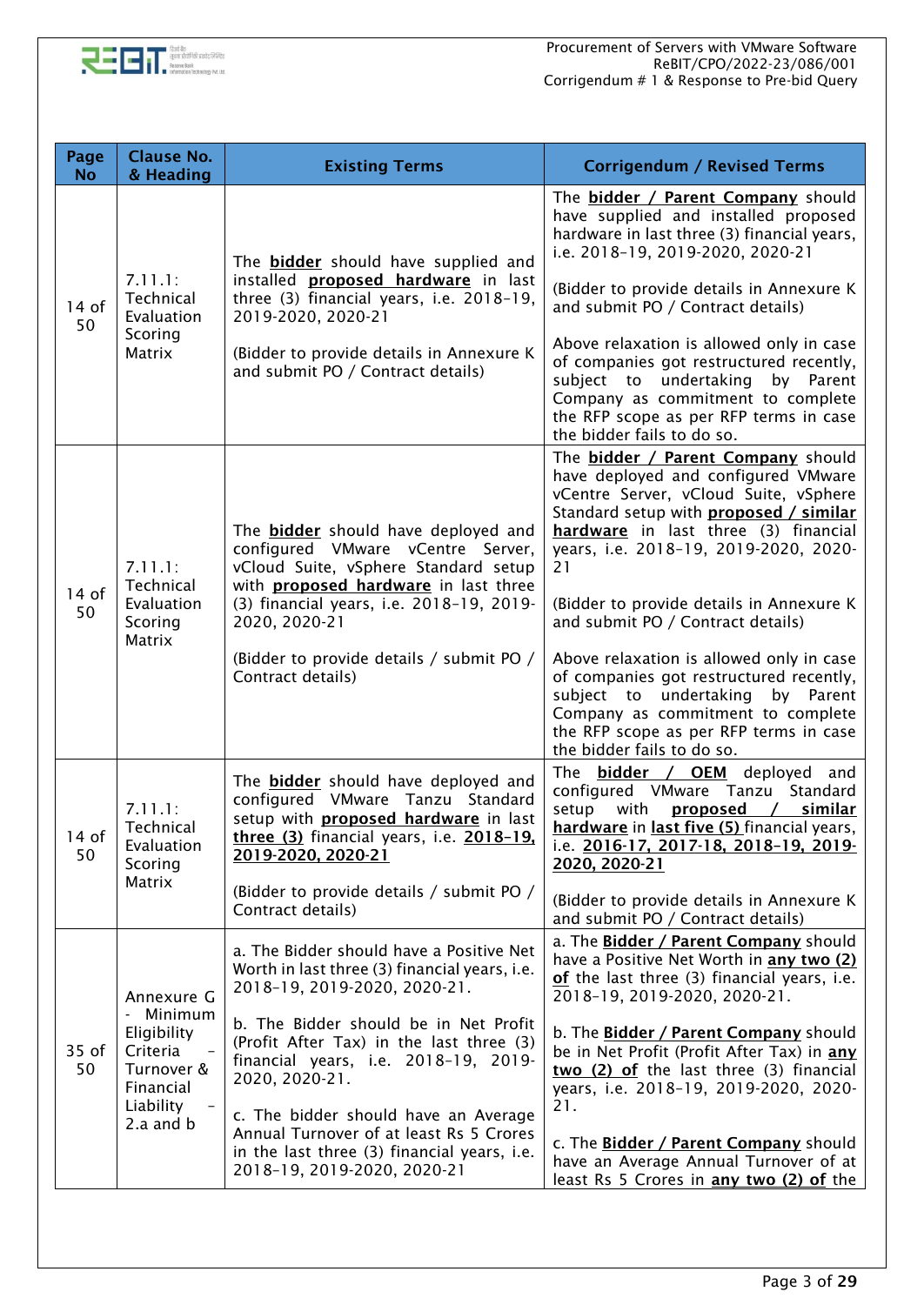

| Page<br><b>No</b> | <b>Clause No.</b><br>& Heading                       | <b>Existing Terms</b>                                                                                                                                                                                                      | <b>Corrigendum / Revised Terms</b>                                                                                                                                                                                                                                                                                                                                                  |
|-------------------|------------------------------------------------------|----------------------------------------------------------------------------------------------------------------------------------------------------------------------------------------------------------------------------|-------------------------------------------------------------------------------------------------------------------------------------------------------------------------------------------------------------------------------------------------------------------------------------------------------------------------------------------------------------------------------------|
|                   |                                                      |                                                                                                                                                                                                                            | last three (3) financial years, i.e. 2018-<br>19, 2019-2020, 2020-21.<br>For companies which have been re-<br>structured during last five 5 financial<br>years relaxation is allowed only in case<br>of restructuring of business, subject to<br>undertaking / declaration by Parent<br>Company to complete the RFP scope as<br>per RFP terms in case the bidder fails to<br>do so. |
| $35$ of<br>50     | Annexure G<br>Minimum<br>Eligibility<br>Criteria - 3 | The bidder should have executed similar<br>projects (supply, installation, testing<br>and configuration of VMware Tanzu<br>Setup) in last 3 years in BFSI / Govt. /<br>Any Other Sector in India as on 31st<br>March'2022. | The Bidder / OEM Company should<br>have executed similar projects (supply,<br>installation, testing and configuration of<br>VMware Tanzu Setup) in last 5 years in<br>BFSI / Govt. / Any Other Sector in India<br>as on 31st March'2022.                                                                                                                                            |
| $37$ of<br>50     | Annexure I<br>Commercial<br><b>Bid Format</b>        |                                                                                                                                                                                                                            | <b>Quantity of VMware vCloud Suite</b><br>Standard (Perpetual License)<br>is.<br>revised from 12 Nos to 10 Nos.<br>Please refer the revised Annexure-I<br>Commercial Bid Format enclosed below.                                                                                                                                                                                     |
| $41$ of<br>50     | Annexure K<br>- Technical<br>Compliance<br>Sheet     | Annexure K - Technical Compliance<br>Sheet                                                                                                                                                                                 | Please refer updated Annexure K:<br><b>Technical</b><br>Compliance<br><b>Sheet</b><br>embedded below.                                                                                                                                                                                                                                                                               |
|                   | Annexure H                                           |                                                                                                                                                                                                                            | <b>Format for furnishing Bank Guarantee</b><br>as EMD is provided in Annexure H -<br><b>Bank Guarantee for EMD.</b><br>Annexure H is enclosed below.                                                                                                                                                                                                                                |

#### 1. Software & Hardware Requirements

| <b>Software Requirements</b>                                                                                                  | <b>Hardware Requirements</b> |      |            |                          |  |
|-------------------------------------------------------------------------------------------------------------------------------|------------------------------|------|------------|--------------------------|--|
|                                                                                                                               |                              | Core | <b>RAM</b> | Storage                  |  |
| 1. vCenter Server Standard<br>2. vCloud Suite Standard<br>3. Tanzu Standard                                                   |                              | 128  | 1536       | 4TB-SSD<br>16TB-HDD      |  |
| 4. OS: Windows Server Standard 2019<br>5. VMware Spring Runtime (optional)<br>6. VMware Horizon Universal Licenses (optional) |                              | 148  | 432        | 12TB - HDD               |  |
|                                                                                                                               | Total                        | 276  | 1968       | 4 TB - SSD<br>28TB - HDD |  |

### 2. Hardware Specifications (indicative & equivalent or above)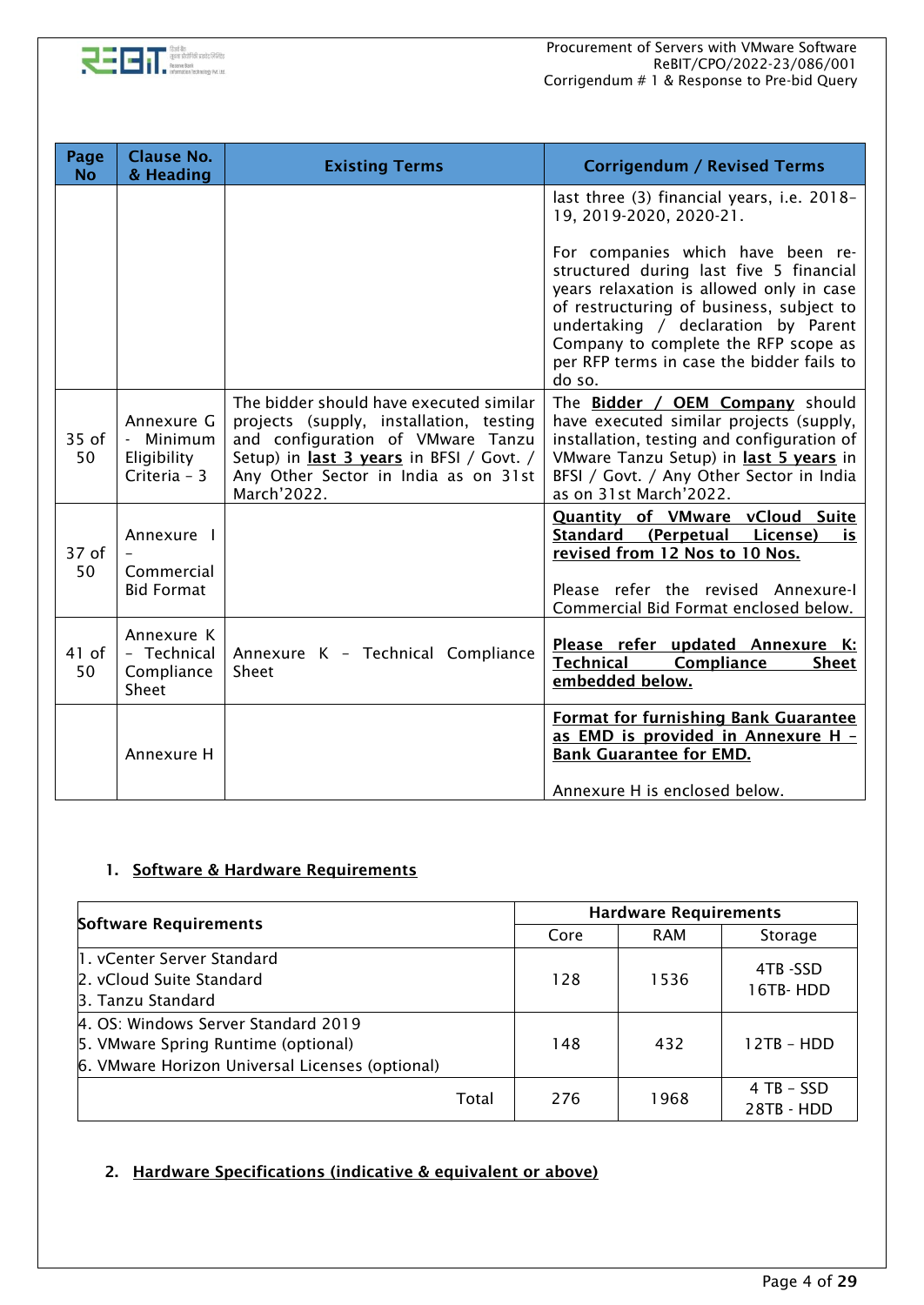

| Processor                         | Intel(R) Xeon(R) Platinum 8276 CPU @ 2.20GHz                                                                                                                 |
|-----------------------------------|--------------------------------------------------------------------------------------------------------------------------------------------------------------|
| CPUs/Core                         | 2 Sockets / 56 Cores                                                                                                                                         |
| SSD (usable)                      | 1 TB per server                                                                                                                                              |
| HDD (usable) / Disk Drive Bay     | 4 TB per server                                                                                                                                              |
| CHIPSET/Motherboard               | 329-BEOT : PowerEdge R840/R940xa MLK Motherboard (Latest<br>Server class compatible chipset)                                                                 |
| Internal interconnect             | Should support simultaneous housing of FCoE (Converged Switch),<br>Ethernet, FC interconnect fabrics offering Hot Pluggable &<br>Redundancy as a feature.    |
| <b>Slots</b>                      | 330-BBKU: Riser Config1, 4 PCIe slots (2 x16 Full height GRAPHICS<br>slot $s + 2x16$ Low profile), GPU capable.                                              |
| <b>RAM</b>                        | 288GB                                                                                                                                                        |
| RAID controller                   | 405-AAOE : PERC H730P RAID Controller, 2G B NV Cache, Adapter,<br>Low Profile                                                                                |
| Ethernet                          | 1Gbps/10Gpbs/25Gbps                                                                                                                                          |
| Interface                         | Copper - 540-BBUK: Broadcom 57416 Dual Port 10GbE BASE-T &<br>5720 Dual Port 1GbE BASE-T, rNDC & 540-BBUH : (total four ports)                               |
| Power Supply                      | Dual redundant hot swappable Power Supply units)                                                                                                             |
| Form Factor                       | Rack (2U) : 770-BCPR : 2U Combo Drop-In/Stab-In Rail                                                                                                         |
| Optical drive                     | <b>No</b>                                                                                                                                                    |
| Ports                             | 4 Copper                                                                                                                                                     |
| <b>FAN</b>                        | 2 FANS (n + 1 or higher redundant hot swappable Fan Modules (<br>where $n > 1$ )                                                                             |
| Server Power Supply               | Mentioned above                                                                                                                                              |
| Remote management<br>capabilities | 385-BBKT : iDRAC9, Enterprise or latest . System remote<br>management should support browser based Graphical Remote<br>Console & Virtual Power Button        |
| Server Management<br>Software     | 385-BBKT : iDRAC9, Enterprise or latest                                                                                                                      |
| Security                          | BIOS Secure, TPM 1.2/2.0, TCM 2.0 optional<br>Cryptographically signed firmware<br>Secure Boot System Lockdown (requires iDRAC Enterprise and<br>Datacenter) |
| Warranty                          | 3 Years On-Site                                                                                                                                              |
| Quantity                          | 5 Units                                                                                                                                                      |

### 3. Software Specifications

| <b>Product Name</b>                                   | <b>UOM</b>      | Total<br>Quantity | <b>Details</b>                     |  |
|-------------------------------------------------------|-----------------|-------------------|------------------------------------|--|
| VMware vCenter Server Standard<br>(Perpetual License) | Per<br>Instance |                   | Virtualization Management per site |  |
| VMware vCloud Suite Standard                          | <b>CPU</b>      | 10                | Server virtualization, basic infra |  |
| (Perpetual License)                                   | based           |                   | monitoring through vROps           |  |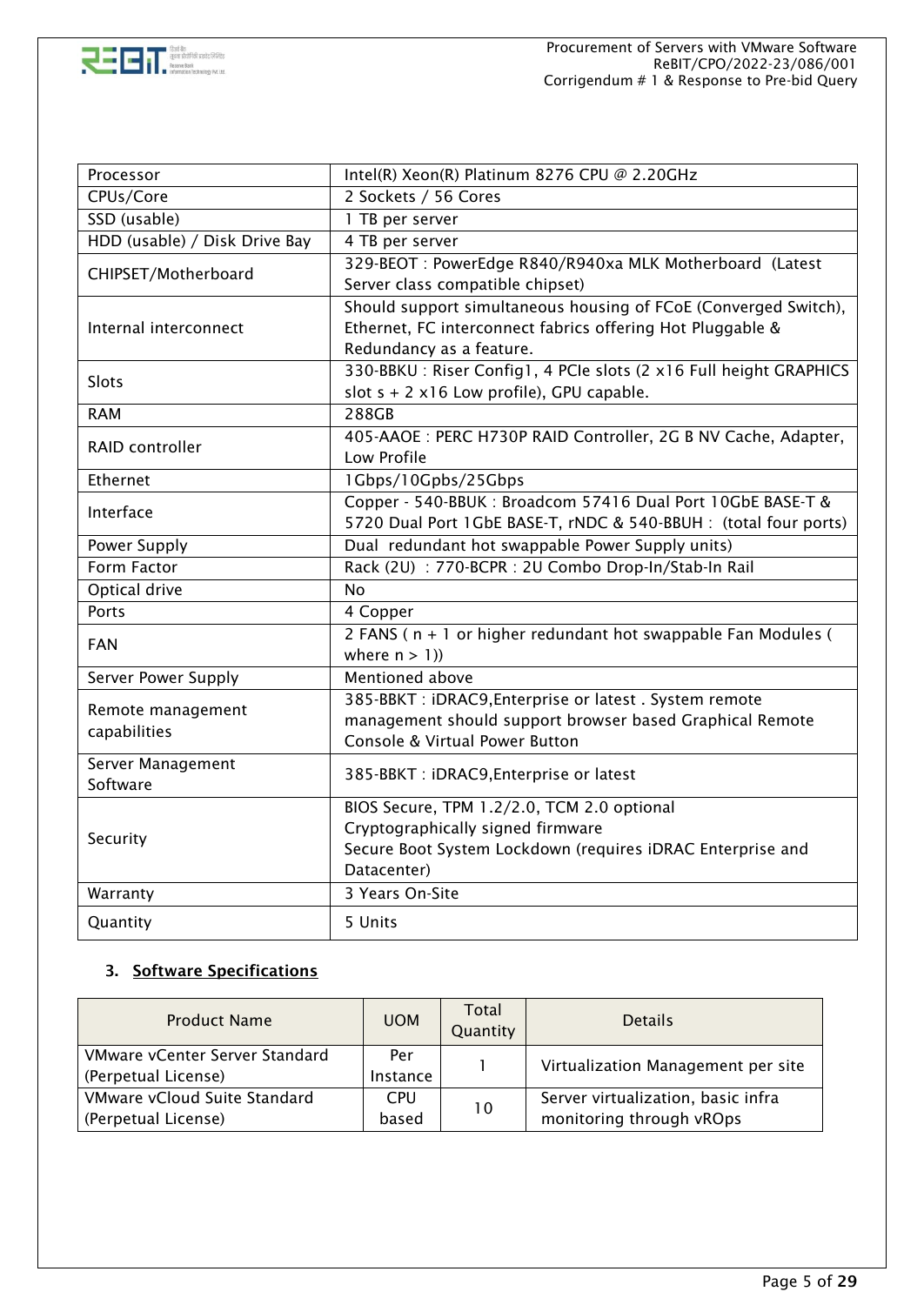

| VMware Tanzu Standard<br>(Subscription License)         | Core<br>based | 128 | Kubernetes platform for running<br>Container, includes - harbor, basic<br>load balancer, contour, promethus,<br>graphana, velero for backup, basic<br>AVI load balancer, |  |  |
|---------------------------------------------------------|---------------|-----|--------------------------------------------------------------------------------------------------------------------------------------------------------------------------|--|--|
| Windows Server Standard 2019                            | <b>Nos</b>    | 10  |                                                                                                                                                                          |  |  |
| <b>VMware Spring Runtime</b>                            | Per 8         |     | *Optional Item                                                                                                                                                           |  |  |
| (Subscription License)                                  | Core          |     |                                                                                                                                                                          |  |  |
| VMware Horizon Universal                                | <b>Nos</b>    | 50  | *Optional Item                                                                                                                                                           |  |  |
| (Subscription License)                                  |               |     |                                                                                                                                                                          |  |  |
| VMware - Implementation, Training<br>and TAM (from OEM) | One time      |     | *Optional Item                                                                                                                                                           |  |  |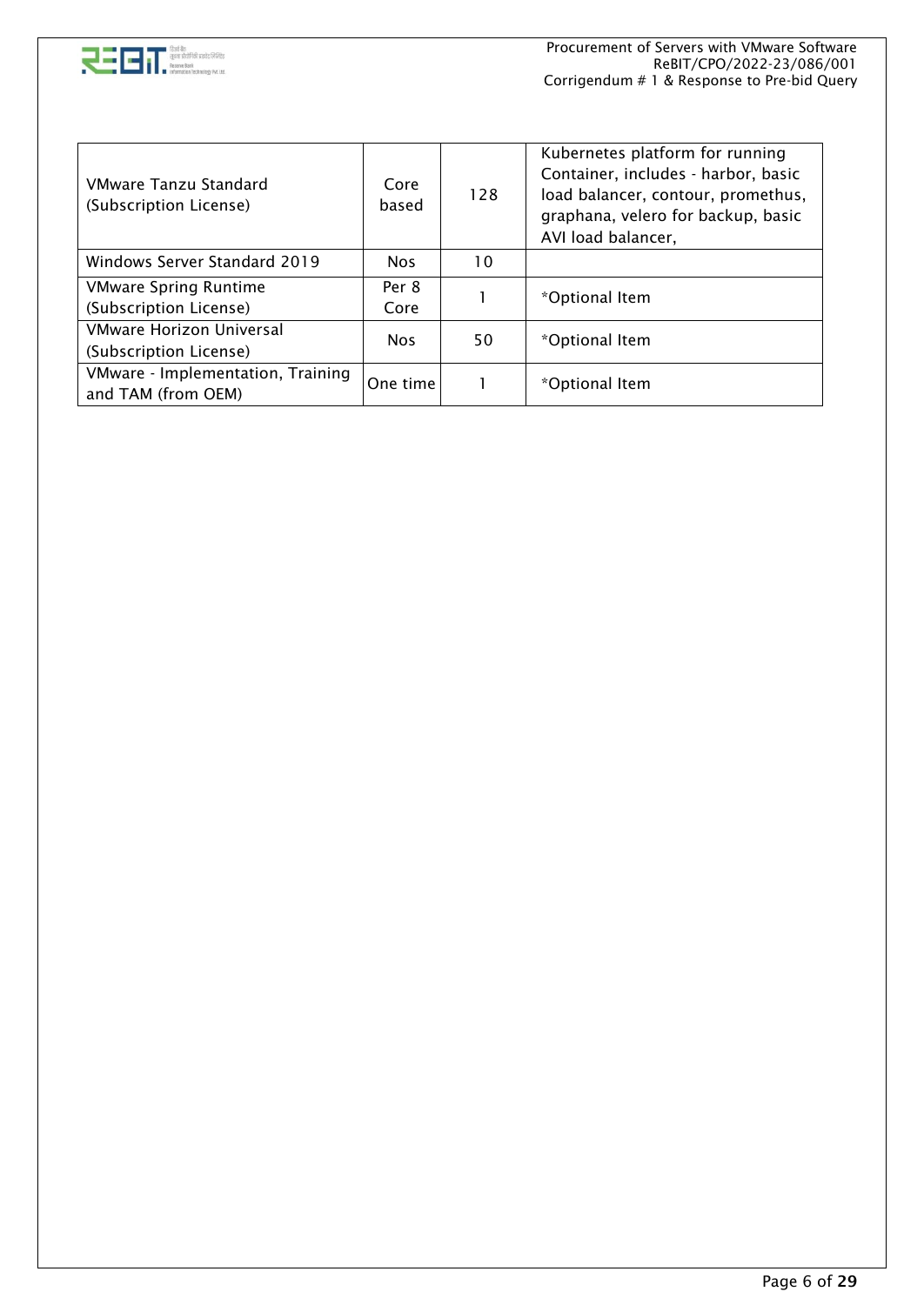## Annexure I : Commercial Bid Format

(On letterhead of the Bidder)

The Financial Proposal must provide a cost breakdown. Provide separate figures for each functional grouping or category. The format shown below is suggested for use as a guide in preparing the Financial Proposal.

Total Cost of the Ownership (TCO) should be calculated in below format.

1. TCO shall be calculated basis Total Cost for 3 years for Supply, Installation, Implementation and Support of Servers & Software.

2. Cost for Year 4 & Year 5 will not be accounted for calculation of TCO and will be referred only in case of extension.

3. Optional products will not be accounted for calculation of TCO.

|                |                                                                                           |              |          | Year 1                       |                      | Year <sub>2</sub> |                      | Year <sub>3</sub> |                      | Year 4       |               | Year 5       |                      |                    |
|----------------|-------------------------------------------------------------------------------------------|--------------|----------|------------------------------|----------------------|-------------------|----------------------|-------------------|----------------------|--------------|---------------|--------------|----------------------|--------------------|
| SI.<br>$\#$    | <b>Details</b>                                                                            | <b>UOM</b>   | Quantity | Unit<br>Cost                 | <b>Total</b><br>Cost | Unit<br>Cost      | Total<br>Cost        | Unit<br>Cost      | Total<br>Cost        | Unit<br>Cost | Total<br>Cost | Unit<br>Cost | <b>Total</b><br>Cost | <b>GST</b><br>Rate |
|                | Supply of Servers as per specifications<br>mentioned in Scope (Including 3 Year Warranty) | <b>Nos</b>   | 5        |                              |                      |                   |                      |                   | << Not Applicable >> |              |               |              |                      |                    |
| 2              | Supply of following Software components                                                   |              |          |                              |                      |                   |                      |                   |                      |              |               |              |                      |                    |
| a              | VMware vCenter Server Standard<br>(Perpetual License)                                     | Per Instance |          |                              |                      |                   |                      |                   | << Not Applicable >> |              |               |              |                      |                    |
| <sub>b</sub>   | VMware vCloud Suite Standard<br>(Perpetual License)                                       | CPU based    | 12       |                              |                      |                   |                      |                   | << Not Applicable >> |              |               |              |                      |                    |
| $\mathsf{C}$   | <b>VMware Tanzu Standard</b><br>(Subscription License)                                    | Core based   | 128      |                              |                      |                   |                      |                   | << Not Applicable >> |              |               |              |                      |                    |
| e              | Windows Server Standard 2019                                                              | <b>Nos</b>   | 10       |                              |                      |                   |                      |                   | << Not Applicable >> |              |               |              |                      |                    |
| $\overline{3}$ | Installation / Implementation Cost<br>(Including Training Cost) - Onetime Cost            |              |          |                              |                      |                   |                      |                   |                      |              |               |              |                      |                    |
| a              | Installation of Servers by SI                                                             | Lumpsum      |          |                              |                      |                   |                      |                   | << Not Applicable >> |              |               |              |                      |                    |
| $\mathsf b$    | VMware - Design / Implementation validation<br>by OEM                                     | One time     |          |                              |                      |                   |                      |                   | << Not Applicable >> |              |               |              |                      |                    |
| $\mathsf{C}$   | Implementation & Configuration of VMware<br>vCentre, vCloud and Tanzu Setup by SI / OEM   | Lumpsum      |          |                              |                      |                   |                      |                   | << Not Applicable >> |              |               |              |                      |                    |
| 4              | AMC / Support / Subscription Renewal Cost                                                 |              |          |                              |                      |                   |                      |                   |                      |              |               |              |                      |                    |
| a              | AMC of Servers                                                                            | <b>Nos</b>   | 5        |                              |                      |                   | << Not Applicable >> |                   |                      |              |               |              |                      |                    |
| b              | VMware vCenter Server Standard (Perpetual<br>License) (Support Cost for Year 2 onwards)   | Per Instance |          | $<<$ Not<br>Applicable $\gg$ |                      |                   |                      |                   |                      |              |               |              |                      |                    |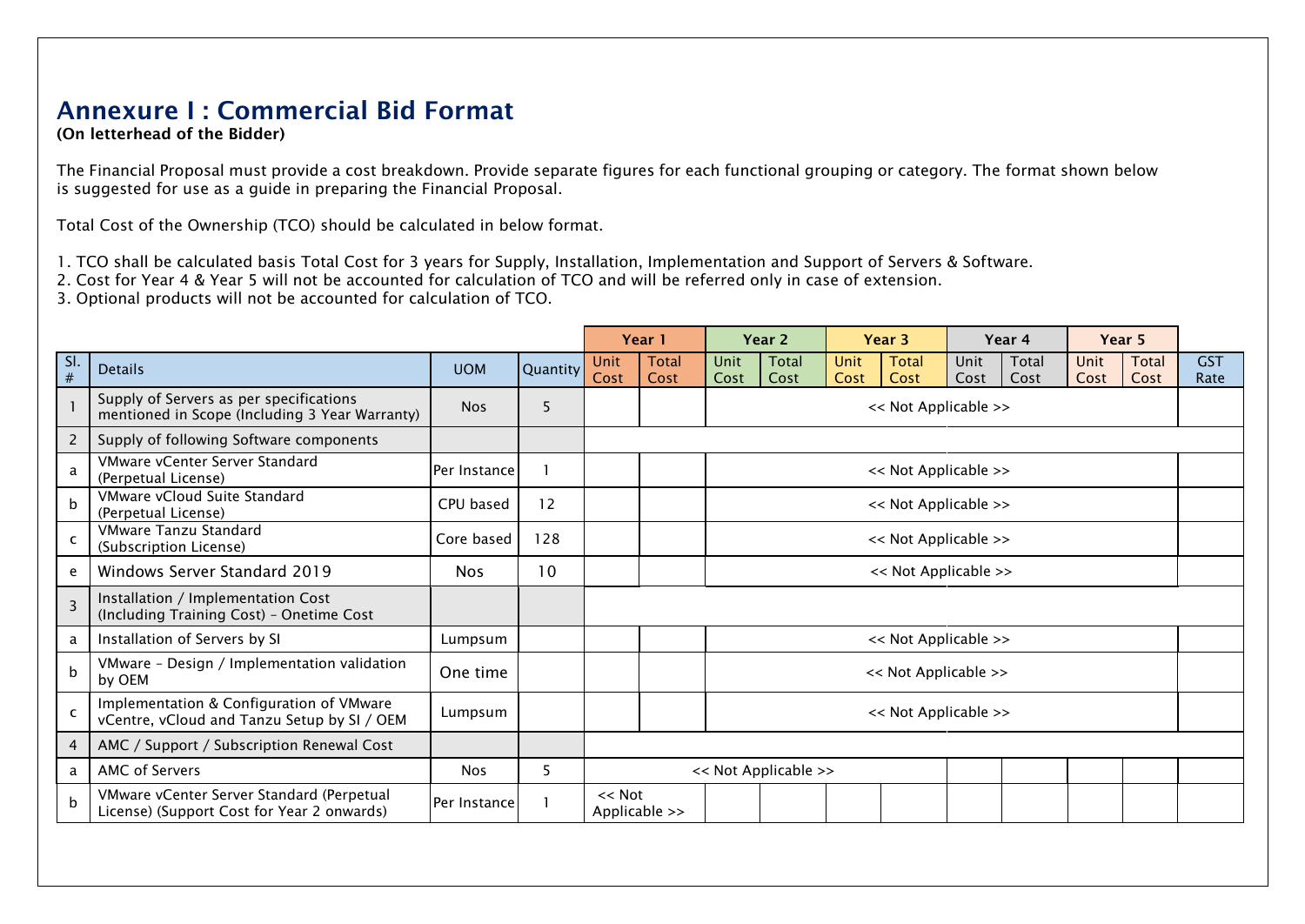|                            | रनन                                                                                   |            |              |                           |      |                                         |      | Procurement of Servers with VMware Software<br>Corrigendum # 1 & Response to Pre-bid Query |      | ReBIT/CPO/2022-23/086/001 |        |              |                         |
|----------------------------|---------------------------------------------------------------------------------------|------------|--------------|---------------------------|------|-----------------------------------------|------|--------------------------------------------------------------------------------------------|------|---------------------------|--------|--------------|-------------------------|
| $\mathsf{C}$               | VMware vCloud Suite Standard (Perpetual<br>License) (Support Cost for Year 2 onwards) | CPU based  | 12           | $<<$ Not<br>Applicable >> |      |                                         |      |                                                                                            |      |                           |        |              |                         |
| $\mathbf d$                | VMware Tanzu Standard (Subscription License)<br>(Renewal Cost for Year 2 onwards)     | Core based | 128          | $<<$ Not<br>Applicable >> |      |                                         |      |                                                                                            |      |                           |        |              |                         |
|                            | Total Cost (Sr. $# 01 - 04$ )                                                         |            |              | Year 1                    |      | Year 2                                  |      | Year 3                                                                                     |      | Year 4                    | Year 5 |              |                         |
|                            | TCO (Sr. # 01 - 04, Exclusive of GST Cost)                                            |            |              |                           |      | Total Cost (Year $1 +$ Year 2 + Year 3) |      |                                                                                            |      |                           |        |              |                         |
| <b>Optional Products -</b> |                                                                                       |            |              |                           |      |                                         |      |                                                                                            |      |                           |        |              |                         |
|                            |                                                                                       |            |              | Year 1                    |      | Year 2                                  |      | Year 3                                                                                     |      | Year 4                    |        | Year 5       |                         |
| SI.                        | <b>Details</b>                                                                        | <b>UOM</b> | antity       | <b>Total</b><br>Unit      | Unit | <b>Total</b>                            | Unit | <b>Total</b>                                                                               | Unit | Total                     | Unit   | <b>Total</b> | $\overline{\text{GST}}$ |
| $\#$<br>$\mathbf{1}$       | Supply of following Software components                                               |            |              | Cost<br>Cost              | Cost | Cost                                    | Cost | Cost                                                                                       | Cost | Cost                      | Cost   | Cost         | Rate                    |
| a                          | <b>VMware Spring Runtime</b><br>(Subscription License)                                | Per 8 Core |              |                           |      |                                         |      | << Not Applicable >>                                                                       |      |                           |        |              |                         |
| $\mathbf b$                | VMware Horizon Universal<br>(Subscription Licenses)                                   | <b>Nos</b> | 50           |                           |      |                                         |      | << Not Applicable >>                                                                       |      |                           |        |              |                         |
| $\overline{2}$             | Installation / Implementation Cost                                                    |            |              |                           |      |                                         |      |                                                                                            |      |                           |        |              |                         |
| a                          | Implementation of VMware Spring Runtime<br>and VDI VMware Horizon Universal by SI     | Lumpsum    | $\mathbf{1}$ |                           |      |                                         |      | << Not Applicable >>                                                                       |      |                           |        |              |                         |
| $\sf b$                    | VMware - Training and TAM (from OEM)                                                  | One time   |              |                           |      |                                         |      | << Not Applicable >>                                                                       |      |                           |        |              |                         |
| $\overline{3}$             | <b>Subscription Renewal Cost</b>                                                      |            |              |                           |      |                                         |      |                                                                                            |      |                           |        |              |                         |
| $\mathsf{C}$               | VMware Spring Runtime (Subscription License)<br>Renewal Cost for Year 2 onwards       | Per 8 Core | $\mathbf{1}$ | $<<$ Not<br>Applicable >> |      |                                         |      |                                                                                            |      |                           |        |              |                         |
| $\mathsf{e}$               | VMware Horizon Universal (Subscription<br>Licenses) Renewal Cost for Year 2 onwards   | <b>Nos</b> | 50           | $<<$ Not<br>Applicable >> |      |                                         |      |                                                                                            |      |                           |        |              |                         |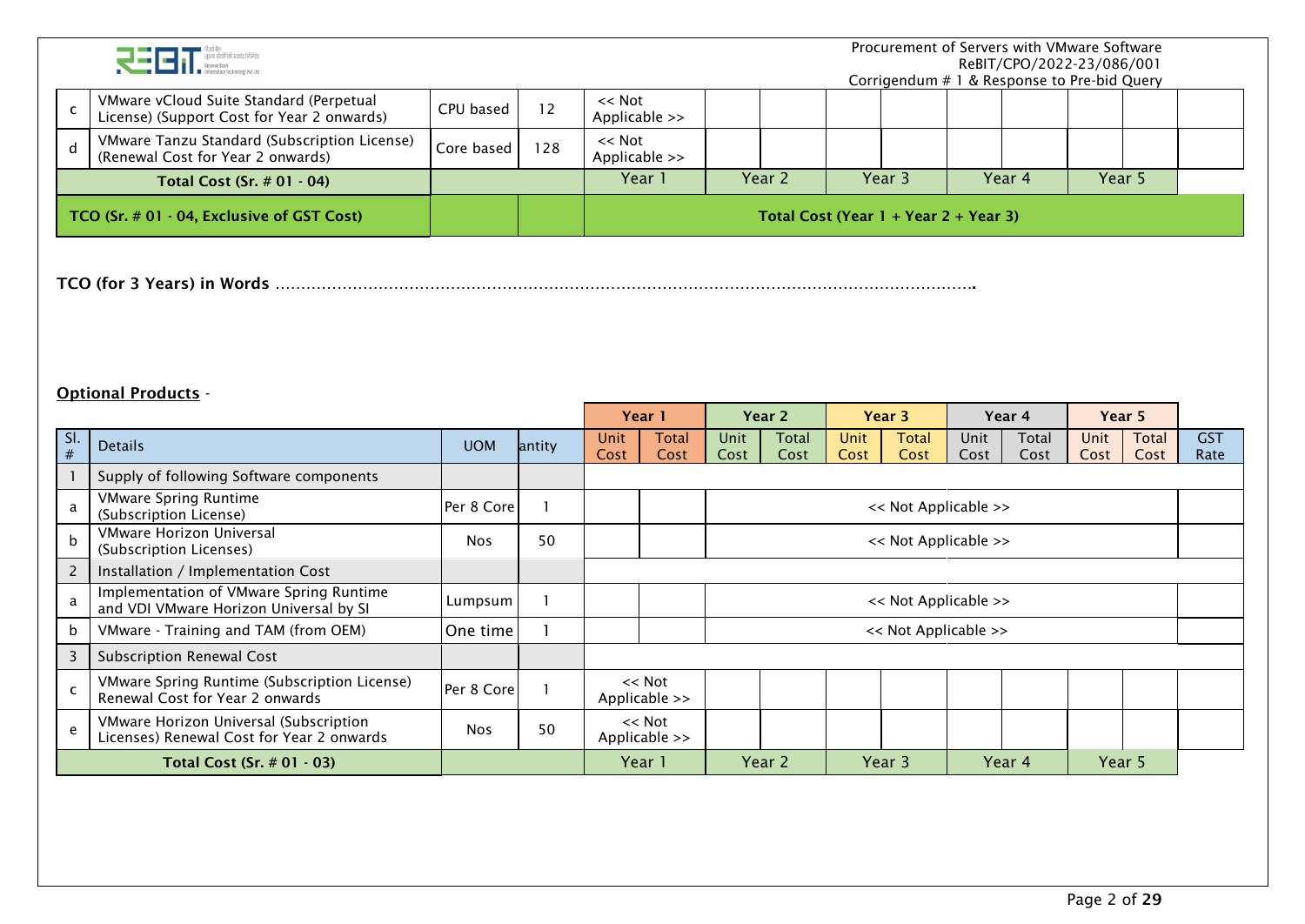

Procurement of Servers with VMware Software ReBIT/CPO/2022-23/086/001 Corrigendum # 1 & Response to Pre-bid Query

Note:

1. Bidder has to provide the license cost in INR. GST Rates are to be provided separately. Licenses / Subscription Cost shall be overall cost (of products, licenses, product support, certificates etc.) inclusive of all Taxes (whichever is applicable), however exclusive of GST.

2. The start date of these licenses will be from the date of deployment as advised by ReBIT.

3. Bidder has to provide the cost of any other additional software license required as a pre-requisite to run this application. Bidder to provide complete details / specifications of any such optional item quoted.

4. Renewal of licenses for Year 2 and Year 3 will be decided based on the actual requirement and will be considered based on successful implementation / configuration of the solution without any pending issues.

5. If bidder fails to submit the price in the above format the bid may be subject to get rejected.

6. License cost / Renewal of license will be paid to the successful bidder on yearly basis as per above mentioned cost sheet and payment milestone mentioned at section 5.2

7. Implementation cost shall be paid 30 days after Go-live and project completion certificate as per the payment milestone mentioned at section 5.2.

8. Support cost shall be paid yearly basis after deduction of applicable panalities (if any).

9. ReBIT reserves the right to alter the requirements / cancel the item requirement(s) at its sole discretion. Further, the Bidders agrees that the price quoted by them would be proportionately adjusted with such additions or deletions of item requirements

Authorised Signature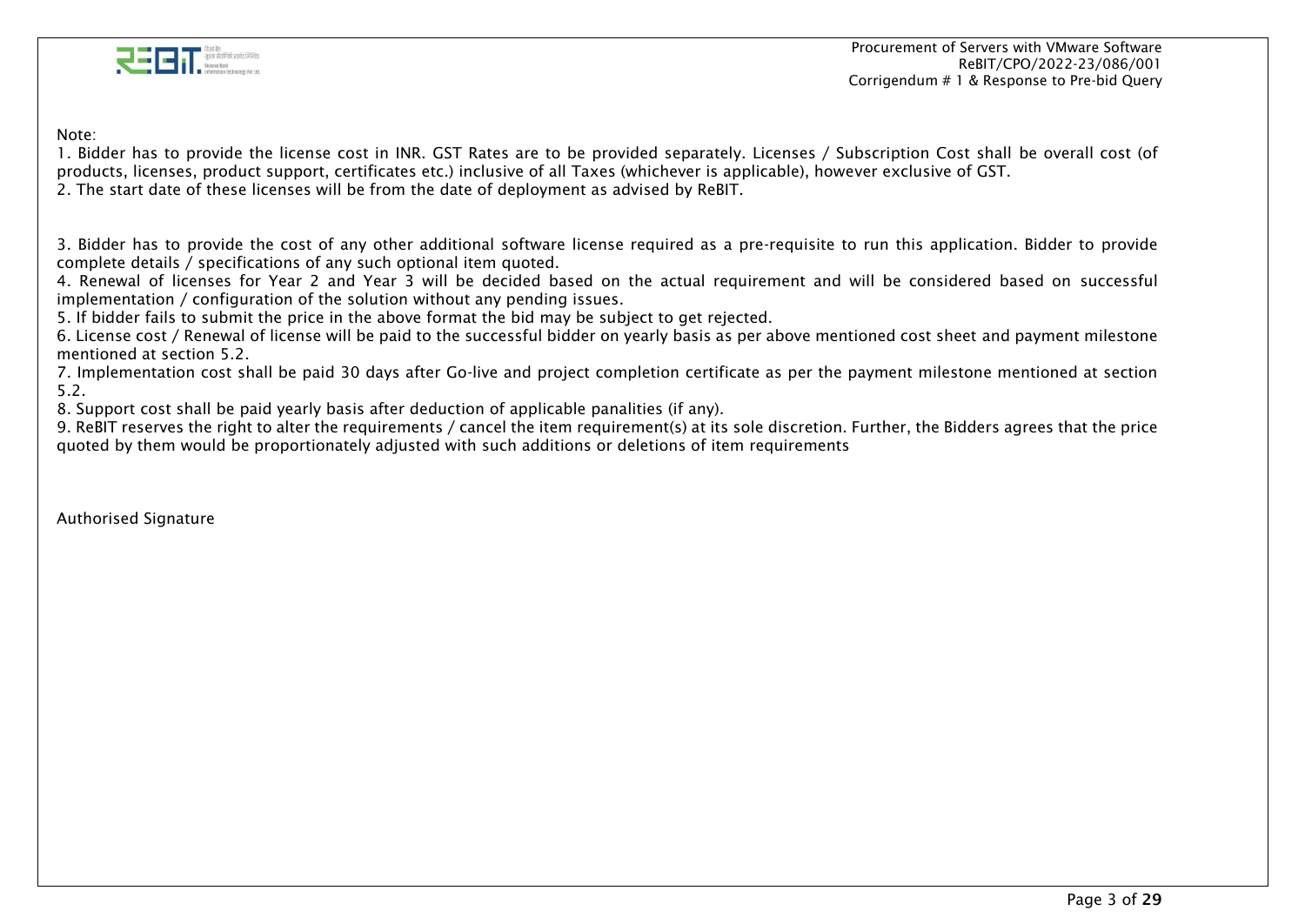# Annexure K – Technical Compliance Sheet

(On letterhead of the Bidder)

| <b>Hardware Specifications (indicative &amp; equivalent or above)</b> | Compliance<br>(Yes / No)                                                                                                                                              | <b>Remarks</b> |  |
|-----------------------------------------------------------------------|-----------------------------------------------------------------------------------------------------------------------------------------------------------------------|----------------|--|
| Processor                                                             | Intel(R) Xeon(R) Platinum 8276 CPU @ 2.20GHz                                                                                                                          |                |  |
| CPUs/Core                                                             | 2 Sockets / 56 Cores                                                                                                                                                  |                |  |
| SSD (usable)                                                          | 1 TB per server                                                                                                                                                       |                |  |
| HDD (usable) / Disk<br>Drive Bay                                      | 4 TB per server                                                                                                                                                       |                |  |
| CHIPSET /                                                             | PowerEdge<br>329-BEOT:<br>R840/R940xa<br><b>MLK</b>                                                                                                                   |                |  |
| Motherboard                                                           | Motherboard (Latest Server class compatible chipset)                                                                                                                  |                |  |
| Internal<br>interconnect                                              | Should support simultaneous housing of FCoE<br>(Converged Switch), Ethernet, FC interconnect fabrics<br>offering Hot Pluggable & Redundancy as a feature.             |                |  |
| Slots                                                                 | 330-BBKU: Riser Config1, 4 PCIe slots (2 x16 Full<br>height GRAPHICS slot $s + 2 \times 16$ Low profile), GPU<br>capable.                                             |                |  |
| <b>RAM</b>                                                            | 288GB                                                                                                                                                                 |                |  |
| RAID controller                                                       | 405-AAOE : PERC H730P RAID Controller, 2G B NV<br>Cache, Adapter, Low Profile                                                                                         |                |  |
| Ethernet                                                              | 1Gbps/10Gpbs/25Gbps                                                                                                                                                   |                |  |
| Interface                                                             | Copper - 540-BBUK : Broadcom 57416 Dual Port<br>10GbE BASE-T & 5720 Dual Port 1GbE BASE-T, rNDC &<br>540-BBUH : (total four ports)                                    |                |  |
| Power Supply                                                          | Dual redundant hot swappable Power Supply units)                                                                                                                      |                |  |
| Form Factor                                                           | Rack (2U) : 770-BCPR : 2U Combo Drop-In/Stab-In Rail                                                                                                                  |                |  |
| Optical drive                                                         | <b>No</b>                                                                                                                                                             |                |  |
| Ports                                                                 | 4 Copper                                                                                                                                                              |                |  |
| <b>FAN</b>                                                            | 2 FANS (n + 1 or higher redundant hot swappable Fan<br>Modules (where $n > 1$ ))                                                                                      |                |  |
| Server Power Supply                                                   | Mentioned above                                                                                                                                                       |                |  |
| Remote                                                                | 385-BBKT : iDRAC9, Enterprise or latest . System                                                                                                                      |                |  |
| management                                                            | remote management should support browser based                                                                                                                        |                |  |
| capabilities                                                          | Graphical Remote Console & Virtual Power Button                                                                                                                       |                |  |
| Server Management<br>Software                                         | 385-BBKT: iDRAC9, Enterprise or latest                                                                                                                                |                |  |
| Security                                                              | BIOS Secure, TPM 1.2/2.0, TCM 2.0<br>optional<br>Cryptographically<br>signed<br>firmware<br>Secure Boot System Lockdown (requires iDRAC<br>Enterprise and Datacenter) |                |  |
| Warranty                                                              | 3 Years On-Site                                                                                                                                                       |                |  |
| Quantity                                                              | 5 Units                                                                                                                                                               |                |  |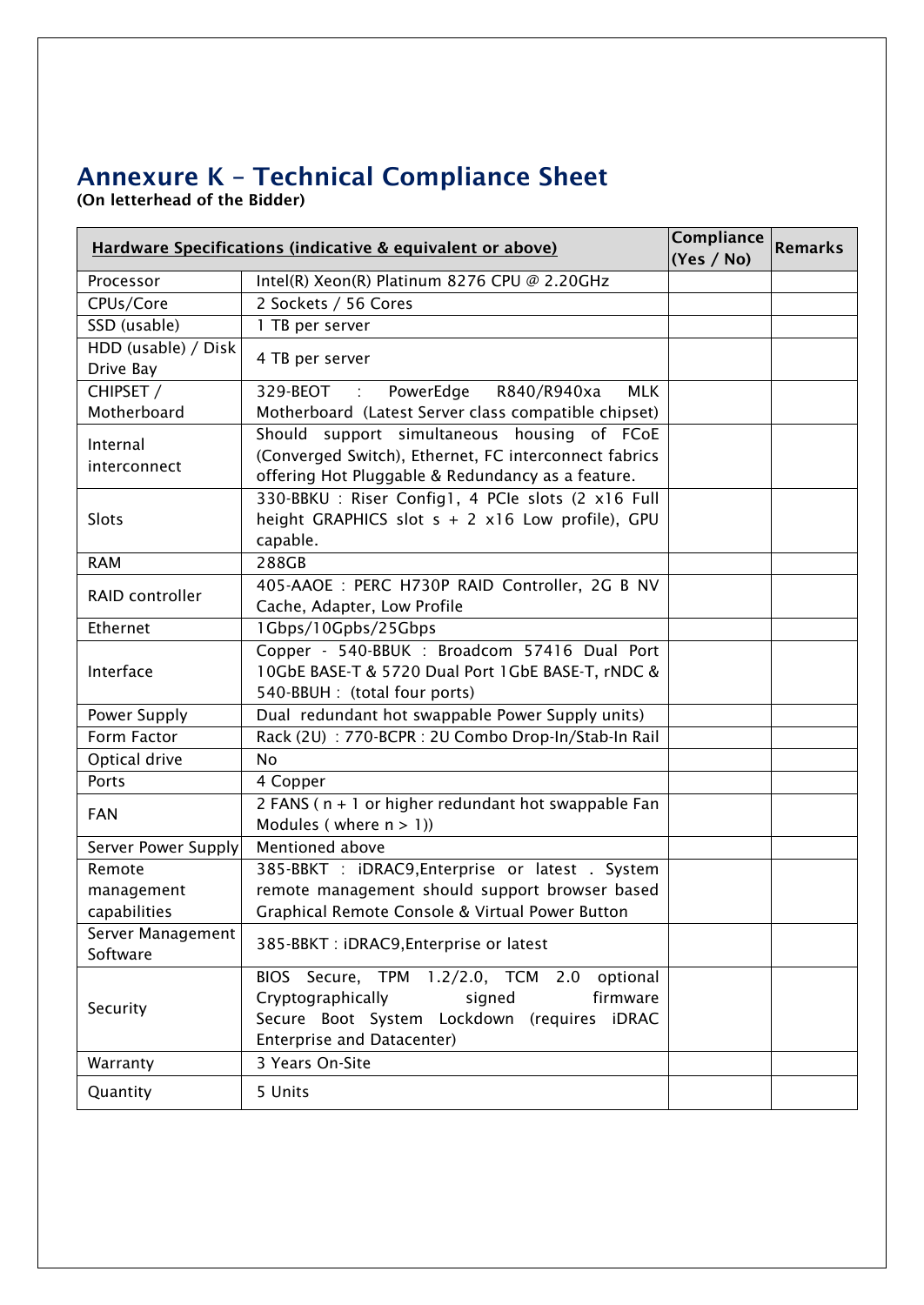

| <b>Product Name</b>                                        | <b>UOM</b>          | Total<br>Quantity | <b>Details</b>                                                                                                                                                                    | Compliance<br>(Yes / No) | <b>Remarks</b> |
|------------------------------------------------------------|---------------------|-------------------|-----------------------------------------------------------------------------------------------------------------------------------------------------------------------------------|--------------------------|----------------|
| <b>VMware vCenter Server</b>                               | Per                 |                   | Virtualization                                                                                                                                                                    |                          |                |
| Standard (Perpetual License)                               | Instance            |                   | Management per site                                                                                                                                                               |                          |                |
| VMware vCloud Suite<br>Standard (Perpetual License)        | <b>CPU</b><br>based | 10                | Server<br>virtualization,<br>basic infra monitoring<br>through vROps                                                                                                              |                          |                |
| VMware Tanzu Standard<br>(Subscription License)            | Core<br>based       | 128               | Kubernetes platform for<br>running<br>Container,<br>includes - harbor, basic<br>load balancer, contour,<br>promethus, graphana,<br>velero for backup, basic<br>AVI load balancer, |                          |                |
| Windows Server Standard<br>2019                            | <b>Nos</b>          | 10                |                                                                                                                                                                                   |                          |                |
| <b>VMware Spring Runtime</b>                               | Per 8               |                   | *Optional Item                                                                                                                                                                    |                          |                |
| (Subscription License)                                     | Core                |                   |                                                                                                                                                                                   |                          |                |
| VMware Horizon Universal<br>(Subscription License)         | <b>Nos</b>          | 50                | *Optional Item                                                                                                                                                                    |                          |                |
| VMware - Implementation,<br>Training and TAM (from<br>OEM) | One time            |                   | *Optional Item                                                                                                                                                                    |                          |                |

Signature of Bidder

Date Place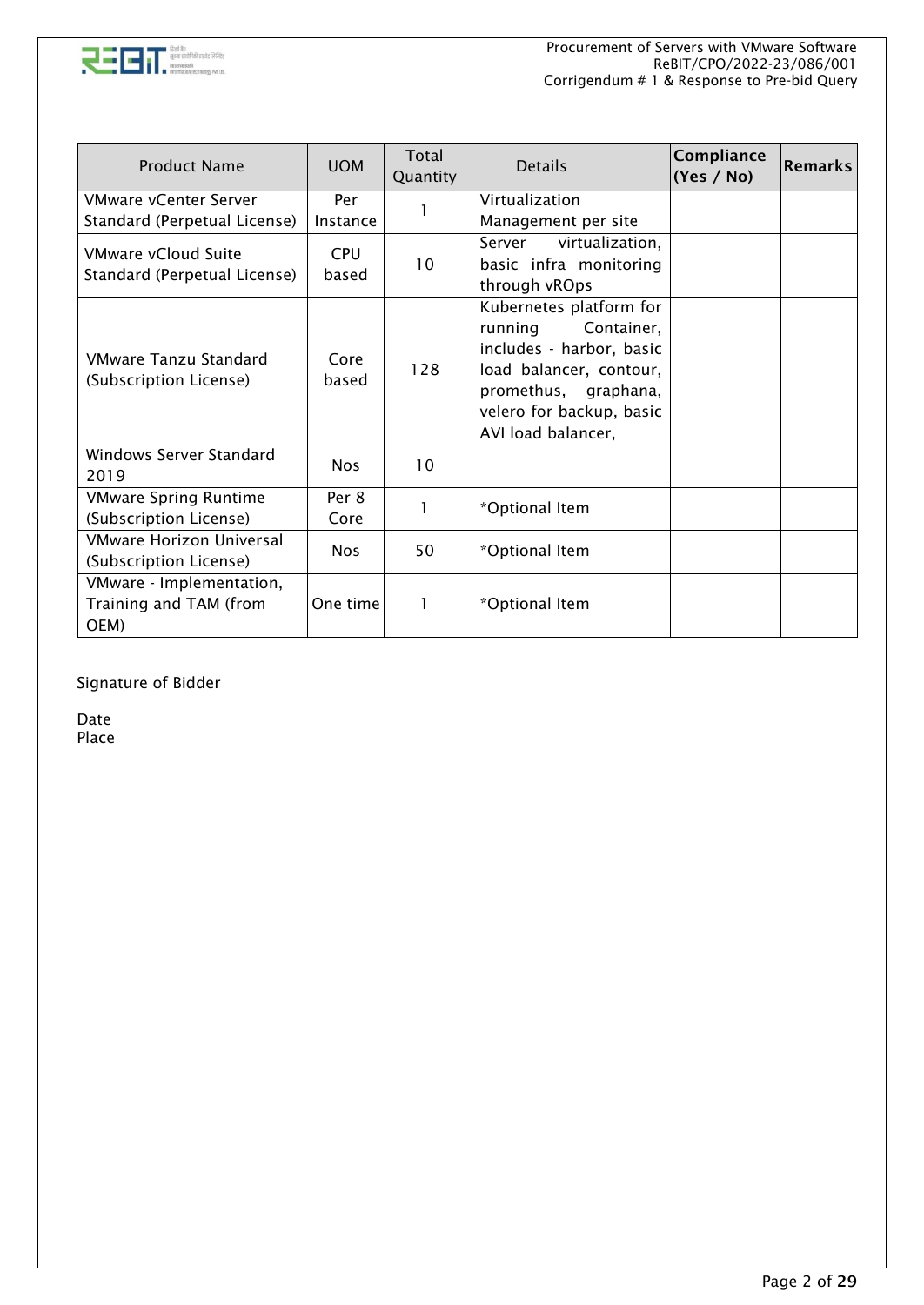

## Annexure H – Bank Guarantee for EMD

To,

The CEO, Reserve Bank Information Technology Pvt. Ltd. 502, Building No 1, Mindspace Juinagar, Nerul, Navi Mumbai – 400706

Dear Sir,

M/s \_\_\_\_\_\_\_\_\_\_\_\_\_\_\_\_\_ having their registered office at \_\_\_\_\_\_\_\_\_\_\_\_\_\_ (hereinafter called the "Bidder") wish to respond to the Request for Proposal (RFP) for Procurement of Servers with VMware Software, self and other associated Bidders and submit the proposal for the same as listed in the RFP document.

Whereas the "Bidder" has submitted the proposal in response to RFP, we, the \_\_\_\_\_\_\_\_\_\_\_\_ Bank having our head office \_\_\_\_\_\_\_\_\_\_\_\_\_\_\_ hereby irrevocably guarantee an amount of (Amount as per the RFP) (Rupees \_\_\_\_\_\_\_\_\_\_\_\_ in words Only) as bid security as required to be submitted by the "Bidder" as a condition for participation in the said process of RFP.

The Bid security for which this guarantee is given is liable to be enforced/ invoked:

- 1. Withdraws its bid during bid validity period Refuses to honour commercial bid. ReBIT reserves the right to place order onto Bidder based on prices quoted by them.
- 2. Refuses to accept purchase order or having accepted the purchase order, fails to carry out his obligations mentioned therein.
- 3. Any other reason for EMD forfeiture mentioned in the RFP

We undertake to pay immediately on demand, to ReBIT, the said amount of \_\_\_\_\_\_\_\_\_\_\_\_\_ (Rupees \_\_\_\_\_\_\_\_\_\_\_\_\_\_\_\_\_ Only) without any reservation, protest, demur, or recourse. The said guarantee is liable to be invoked/ enforced on the happening of the contingencies as mentioned above and also in the RFP document and we shall pay the amount on any Demand made by ReBIT which shall be conclusive and binding on us irrespective of any dispute or difference raised by the Bidder.

Notwithstanding anything contained herein:

- 1. Our liability under this Bank guarantee shall not exceed \_\_\_\_\_\_\_\_\_\_\_\_ (Rupees \_\_\_\_\_\_\_\_\_\_\_\_ Only).
- 2. This Bank guarantee will be valid up to \_\_\_\_\_\_\_\_\_\_\_\_\_\_\_\_(as per the RFP) ; and a claim period of one month thereafter and
- 3. We are liable to pay the guarantee amount or any part thereof under this Bank guarantee only upon service of a written claim or demand by you on or before \_\_\_\_\_\_\_\_\_\_\_\_\_\_\_\_.

In witness whereof the ReBIT, through the authorized officer has sets its hand and stamp on this \_\_\_\_\_\_\_\_\_\_\_\_\_\_\_ day of \_\_\_\_\_\_\_\_\_\_\_\_\_\_\_\_\_\_ at \_\_\_\_\_\_\_\_\_\_\_\_\_\_\_\_\_.

Signature ……………………………………

Name ………………………………………… (In Block letters)

Designation ………………………………… (Staff Code No.) …………………………….

Official address: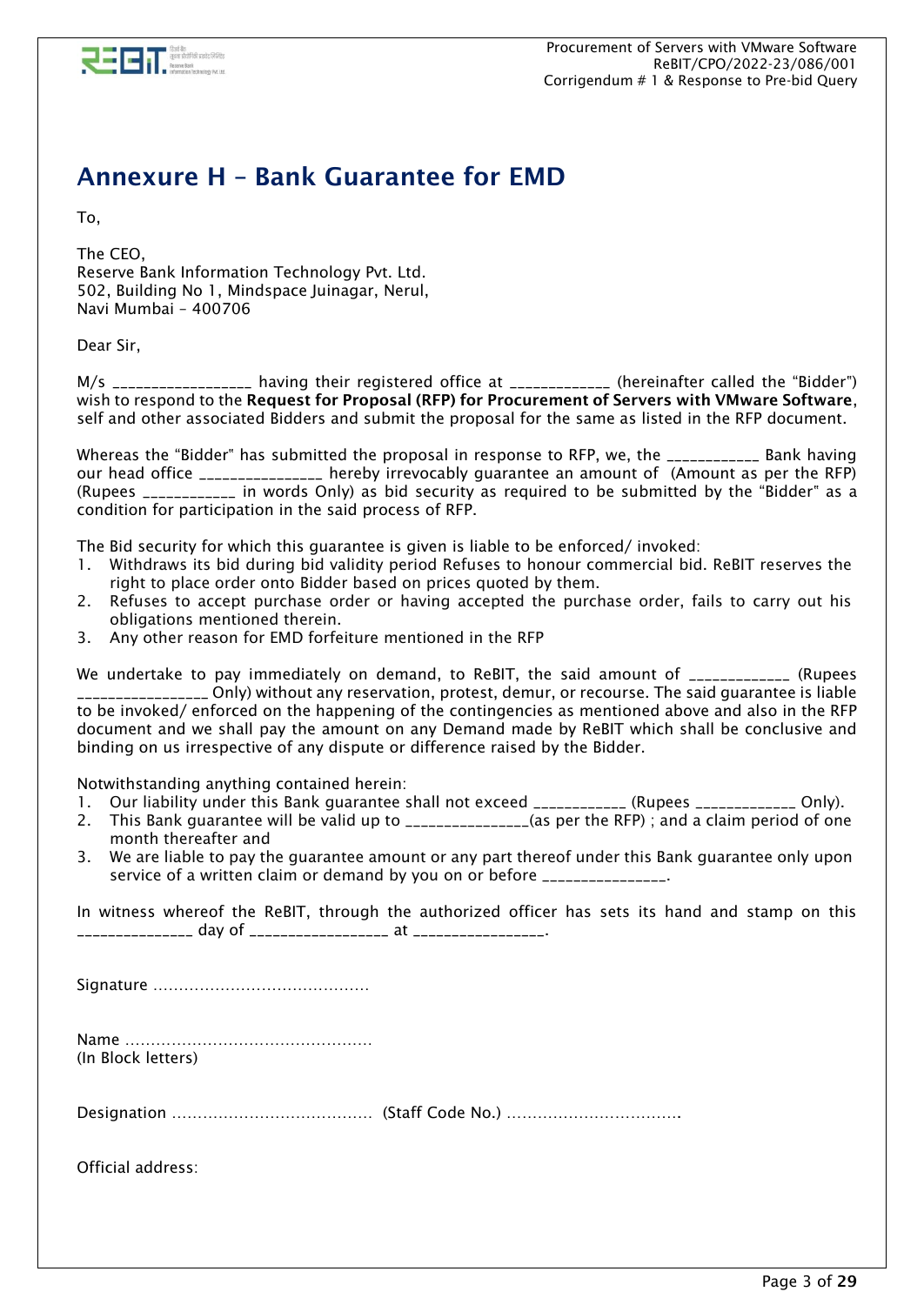

(Bank's Common Seal) Attorney as per power of Attorney No.

Date:

| WITNESS: |  |
|----------|--|
|          |  |
|          |  |

Please read the aforesaid corrigendum along with the issued RFP document. All other terms and conditions which are not covered in this Corrigendum, will be as per the original RFP – Procurement

of Servers with VMware Software Ref: ReBIT/CPO/2022-23/086/001 dated April 22, 2022.

--------------------------------------------------------------------------------------------------------------------------------------------

\*\*\*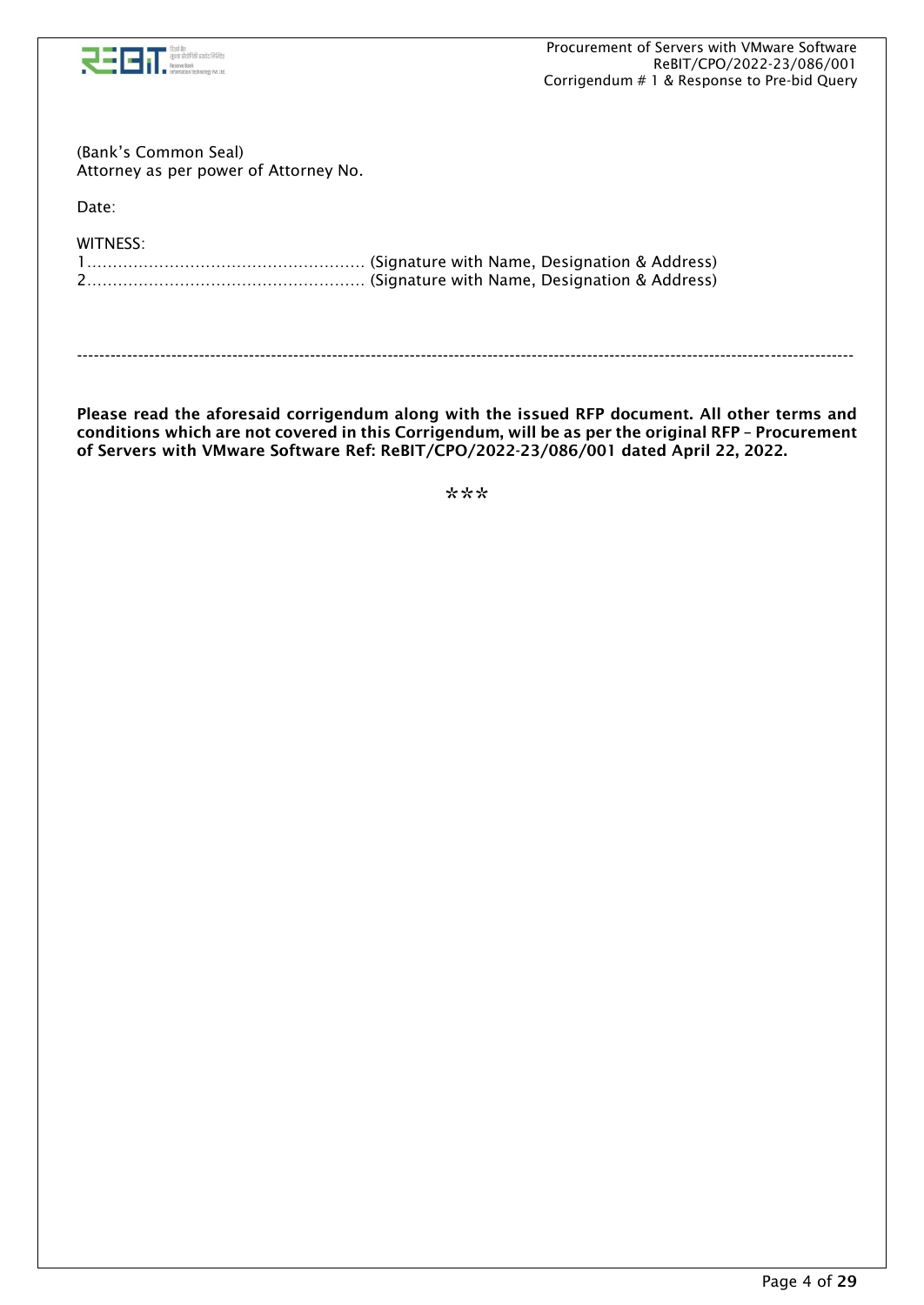

#### PROCUREMENT OF SERVERS WITH VMWARE SOFTWARE -----------------------------------------------------------

REQUEST FOR PROPOSAL (RFP)

RESPONSE TO PRE-BID QUERIES

(May 13, 2022) RFP: ReBIT/CPO/2022-23/086/001

This document is the property of Reserve Bank Information Technology Private Limited (ReBIT). It may not be copied, distributed or recorded on any medium, electronic or otherwise, without the ReBIT's written permission thereof, except for the purpose of responding to ReBIT for the said purpose. The use of the contents of this document, even by the authorized personnel / agencies for any purpose other than the purpose specified herein, is strictly prohibited and shall amount to copyright violation and thus, shall be punishable under the Indian Law.

> Reserve Bank Information Technology Pvt. Ltd. 502, Building No 1, Mindspace Juinagar, Nerul, Navi Mumbai – 400706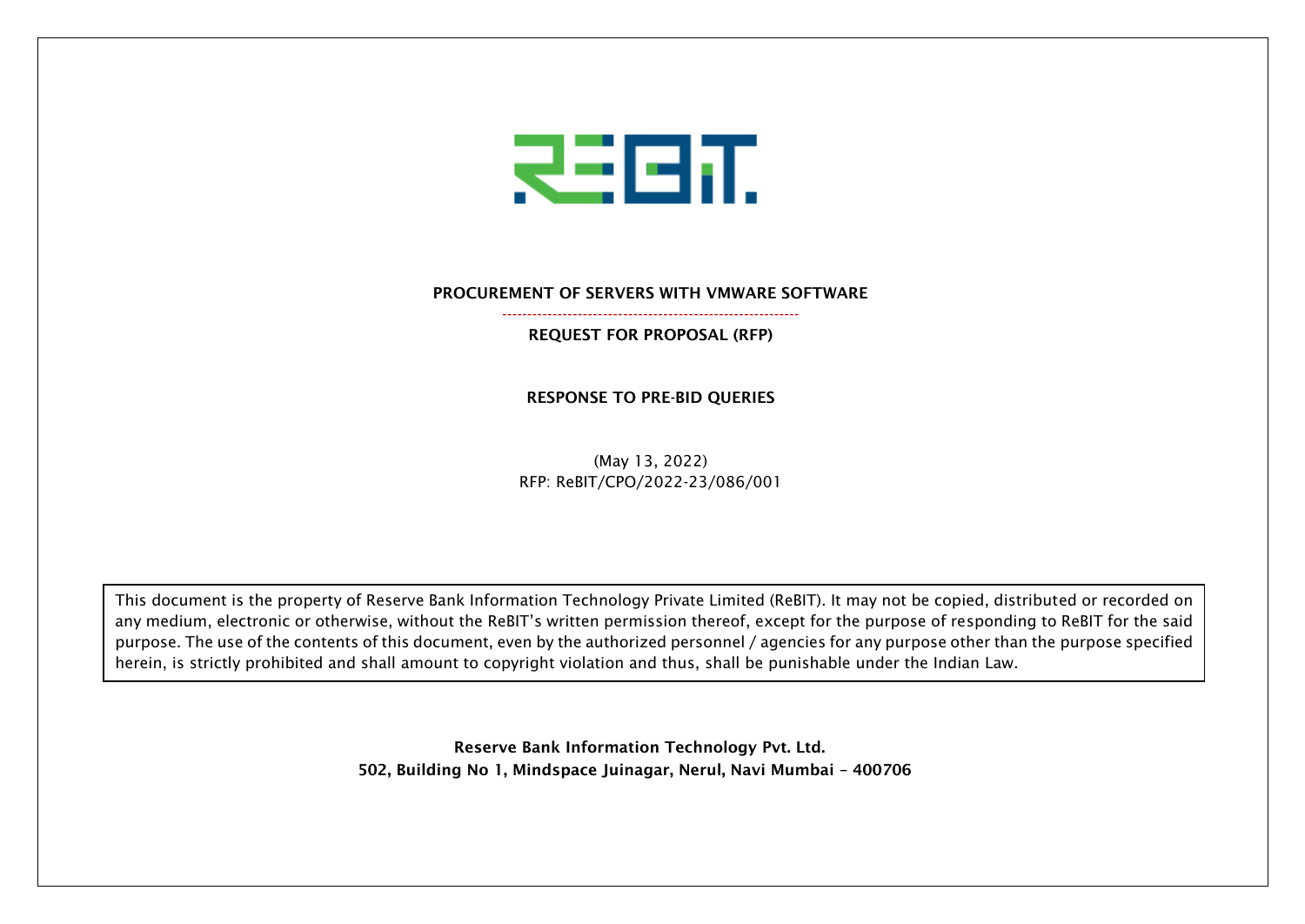Procurement of Servers with VMware Software ReBIT/CPO/2022-23/086/001 Corrigendum # 1 & Response to Pre-bid Query



 $\mathbf{r}$ 

| Sr.<br>No. | Query<br><b>Reference</b><br>(Page) | Reference<br>Query<br>(Clause)             | <b>Existing Clause of the RFP</b>                                                                                                                                                                                       | Query by the Bidder                                                                                                                                                                                                                                                                                                                                                                                                                                                                                                                                                                                                                                                                                      | <b>ReBIT Response</b>                                  |
|------------|-------------------------------------|--------------------------------------------|-------------------------------------------------------------------------------------------------------------------------------------------------------------------------------------------------------------------------|----------------------------------------------------------------------------------------------------------------------------------------------------------------------------------------------------------------------------------------------------------------------------------------------------------------------------------------------------------------------------------------------------------------------------------------------------------------------------------------------------------------------------------------------------------------------------------------------------------------------------------------------------------------------------------------------------------|--------------------------------------------------------|
|            | 35                                  | Annexure G - 2 (a)                         | The Bidder should have a Positive Net<br>Worth in last three (3) financial years, i.e.<br>2018-19, 2019-2020, 2020-21.                                                                                                  | 1. The Bidder/ Parent Company should have a<br>Positive Net Worth in any two of the last three<br>(3) financial years, i.e. 2018-19, 2019-2020,<br>$2020 - 21$ .<br>2. The Bidder should have a Positive Net Worth<br>in any two of the last three (3) financial years,<br>$2018 - 19$ ,<br>2019-2020,<br>$2020 - 21$ .<br>i.e.<br>>> "The bidder or its Parent company (incase<br>bidder is wholly owned subsidary of the parent<br>company) "                                                                                                                                                                                                                                                          | Please refer corrigendum # 1 issued<br>in this regard. |
| 2          | 35                                  | Annexure G - 3                             | The bidder should have executed similar<br>projects (supply, installation, testing and<br>configuration of VMware Tanzu Setup) in<br>last 3 years in BFSI / Govt. / Any Other<br>Sector in India as on 31st March'2022. | 1. The bidder/ Parent Company should have<br>executed similar projects of any Vmware<br>deployment (supply, installation, testing and<br>configuration in last 5 years in BFSI / Govt. /<br>Any Other Sector in India as on 31st<br>March'2022. "The bidder or its Parent<br>company (incase bidder is wholly owned<br>subsidary of the parent company)<br>2. Please consider Bidder/OEM for installation,<br>testing and configuration of VMware Tanzu<br>Setup<br>3. Please change to - installation, testing and<br>configuration of VMware Setup in last 3 FY.<br>4. Please relax this clause. Micro-services /<br>Container / Kubernetes is an upcoming<br>approach and not many deployments exist. | Please refer corrigendum # 1 issued<br>in this regard. |
| 3          | 9                                   | Delivery & Payment<br><b>Milestones</b>    | Supply of Servers as prescribed under<br>hardware requirement - payment is NIL                                                                                                                                          | Request to consider payment of 50 % against<br>delivery and rest 50% against Go live                                                                                                                                                                                                                                                                                                                                                                                                                                                                                                                                                                                                                     | No Change                                              |
| 4          | 9                                   | Delivery & Payment<br><b>Milestones</b>    | Supply of Softwares as prescribed under<br>software requirement                                                                                                                                                         | Request to consider payment of 50 % against<br>delivery and rest 50% against Go live                                                                                                                                                                                                                                                                                                                                                                                                                                                                                                                                                                                                                     | No Change                                              |
| 5          | 9                                   | Delivery & Payment<br>Milestones-Sr. No.-3 | Installation of Servers, Configuration and<br>Implementation of Softwares (vCentre,<br>vCloud Suite, Tanzu, Spring Runtime, VDI)-<br>Within<br>$2 - 3$<br>weeks<br>50% of Year 1 Cost                                   | Reauest<br>to<br>change<br>Installation of Servers, Configuration and<br>Softwares<br>Implementation<br>of<br>(VMware<br>Setup)-                                                                                                                                                                                                                                                                                                                                                                                                                                                                                                                                                                         | No Change                                              |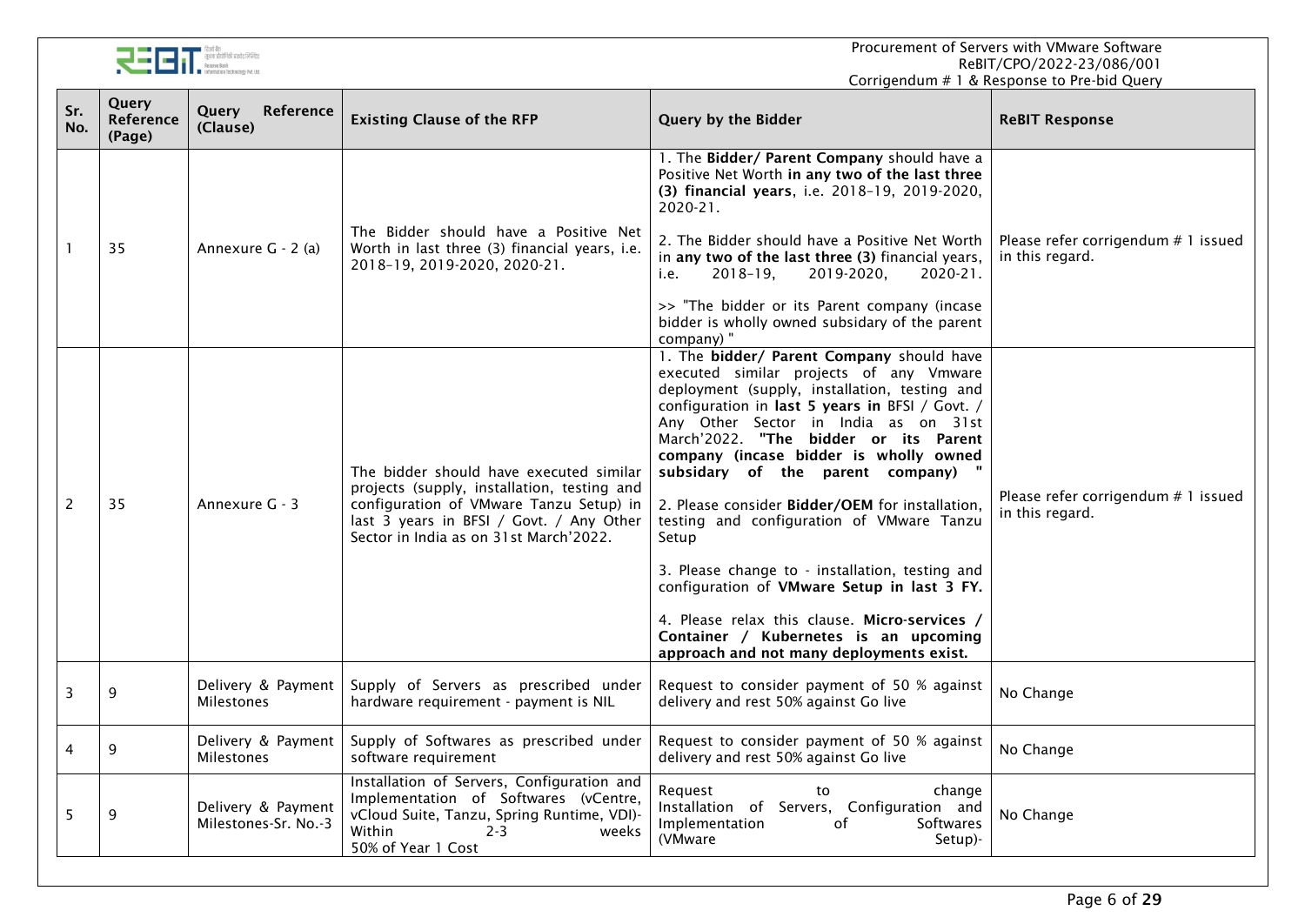|    |    |                                            |                                                                                                                                                                                                                                                                                                                                                                                                                                                           |                                                                                                                                                                                                                                                                                                                                                                                                                                                                                                                                                                                                                                                                                        | Procurement of Servers with VMware Software<br>ReBIT/CPO/2022-23/086/001                                                                                                                         |
|----|----|--------------------------------------------|-----------------------------------------------------------------------------------------------------------------------------------------------------------------------------------------------------------------------------------------------------------------------------------------------------------------------------------------------------------------------------------------------------------------------------------------------------------|----------------------------------------------------------------------------------------------------------------------------------------------------------------------------------------------------------------------------------------------------------------------------------------------------------------------------------------------------------------------------------------------------------------------------------------------------------------------------------------------------------------------------------------------------------------------------------------------------------------------------------------------------------------------------------------|--------------------------------------------------------------------------------------------------------------------------------------------------------------------------------------------------|
|    |    |                                            |                                                                                                                                                                                                                                                                                                                                                                                                                                                           | Within<br>$2 - 3$<br>weeks<br>50% of all 3 Year Cost                                                                                                                                                                                                                                                                                                                                                                                                                                                                                                                                                                                                                                   | Corrigendum # 1 & Response to Pre-bid Query                                                                                                                                                      |
| 6  | 9  | Delivery & Payment<br>Milestones-Sr. No.-4 | / Go-live<br>ReBIT<br>by<br>Acceptance<br>After 30 days of Acceptance / Go-Live<br>Balance 50% of Year 1 Cost                                                                                                                                                                                                                                                                                                                                             | Request<br>to<br>change<br>Go-live<br>ReBIT<br>Acceptance<br>by<br>After 30 days of Acceptance /<br>Go-Live<br>Balance 50% of all 3 Years Cost.                                                                                                                                                                                                                                                                                                                                                                                                                                                                                                                                        | No Change                                                                                                                                                                                        |
|    | 21 | Liquidated<br>15.4.<br>Damages (LD)-i      | In case of delay by the Bidder in any stage<br>of the project milestone, the financial<br>Penalty as per the ReBIT's discretion will be<br>imposed on the Bidder at 1% of the total<br>contract value per week of delay, to the<br>maximum of 10% of the total contract value<br>as per the agreement between the ReBIT<br>and the successful Bidder.                                                                                                     | Request<br>change<br>to<br>In case of delay by the Bidder in any stage of the<br>project milestone, the financial Penalty as per<br>the ReBIT's discretion will be imposed on the<br>Bidder at 0.5% of the total contract value per<br>week of delay, to the maximum of 5% of the<br>total contract value as per the agreement<br>between the ReBIT and the successful Bidder.                                                                                                                                                                                                                                                                                                         | No Change                                                                                                                                                                                        |
| 8  | 20 | 15.2 : Service Level<br>Requirements       | The Bidder is expected to take care of the<br>systems by covering them under the<br>contract period which inline with the OEM<br>back to back support to meet the SLA<br>commitments as below                                                                                                                                                                                                                                                             | Kindly refer Sr. No. 9 above, In case the contract<br>is awarded to multiple vendors how will the SLA<br>be taken care of ? Also ReBIT to clarify in case of<br>any breach in hardware or software (since both<br>are interdependent) who will take the ownership<br>of SLA if vendors are different?                                                                                                                                                                                                                                                                                                                                                                                  | To avoid such situations, ReBIT<br>intends to select and contract single<br>bidder to execute the end-to-end<br>scope prescribed in the RFP. In case<br>if this option comes we may<br>consider. |
| 9  | 9  | 5.2 : Delivery &<br>Payment<br>Milestones: | Supply of Servers as prescribed<br>under<br>hardware requirement - Timelines : Within<br>5-6 weeks from date of PO                                                                                                                                                                                                                                                                                                                                        | Minimum Delivery Timelines estimated by any<br>OEM for Hardware delivery is 14-16 Weeks.<br>Request ReBIT to amend the delivery timelines<br>accordingly                                                                                                                                                                                                                                                                                                                                                                                                                                                                                                                               | Please refer Corrigendum # 1 issued<br>in this regard.                                                                                                                                           |
| 10 | 9  | Delivery & Payment<br>Milestones           | Installation of Servers, Configuration and<br>Implementation of Softwares (vCentre,<br>vCloud Suite, Tanzu, Spring Runtime, VDI) -<br>Within 2-3 weeks                                                                                                                                                                                                                                                                                                    | It is not possible to complete the installation<br>within 2-3 weeks, Kinldy help to amaned this as<br>7-8 weeks.                                                                                                                                                                                                                                                                                                                                                                                                                                                                                                                                                                       | No Change                                                                                                                                                                                        |
| 11 | 9  | Delivery & Payment<br>Milestones:          | Supply of Servers as prescribed under<br>hardware requirement------Within 5-6 weeks<br>from<br>date<br>of<br>PO.<br>Supply of Softwares as prescribed under<br>software requirement-----Within 1<br>week<br>installation<br>after<br>of<br>Servers<br>Installation of Servers, Configuration and<br>Implementation of Softwares (vCentre,<br>vCloud Suite, Tanzu, Spring Runtime, VDI)-<br>---Within<br>$2 - 3$<br>weeks<br>Acceptance / Go-live by ReBIT | Delivery has been extermly challenging post<br>pendamic phase. Request you to modify the<br>clause<br>as:<br>Supply of Servers as prescribed under hardware<br>requirement------ Within 15-16 weeks from date<br>PO--------60%<br>of<br>of<br>$\blacksquare$<br>year<br>cost<br>Supply of Softwares as prescribed under<br>software requirement-----Within 1 week after<br>installation of Servers-------15% of 1 year cost<br>Installation of Servers, Configuration and<br>Implementation of Softwares (vCentre, vCloud<br>Suite, Tanzu, Spring Runtime, VDI)----Within 4-6<br>-------15%<br>weeks<br>of 1 year cost<br>Acceptance / Go-live by ReBIT-----------5% of 1<br>year cost | Please refer Corrigendum # 1 issued<br>in with respect to delivery timelines<br>for Servers.<br>There is 'No Change' in Delivery<br>Timeline or 'Payment Milestone' of<br>any other component.   |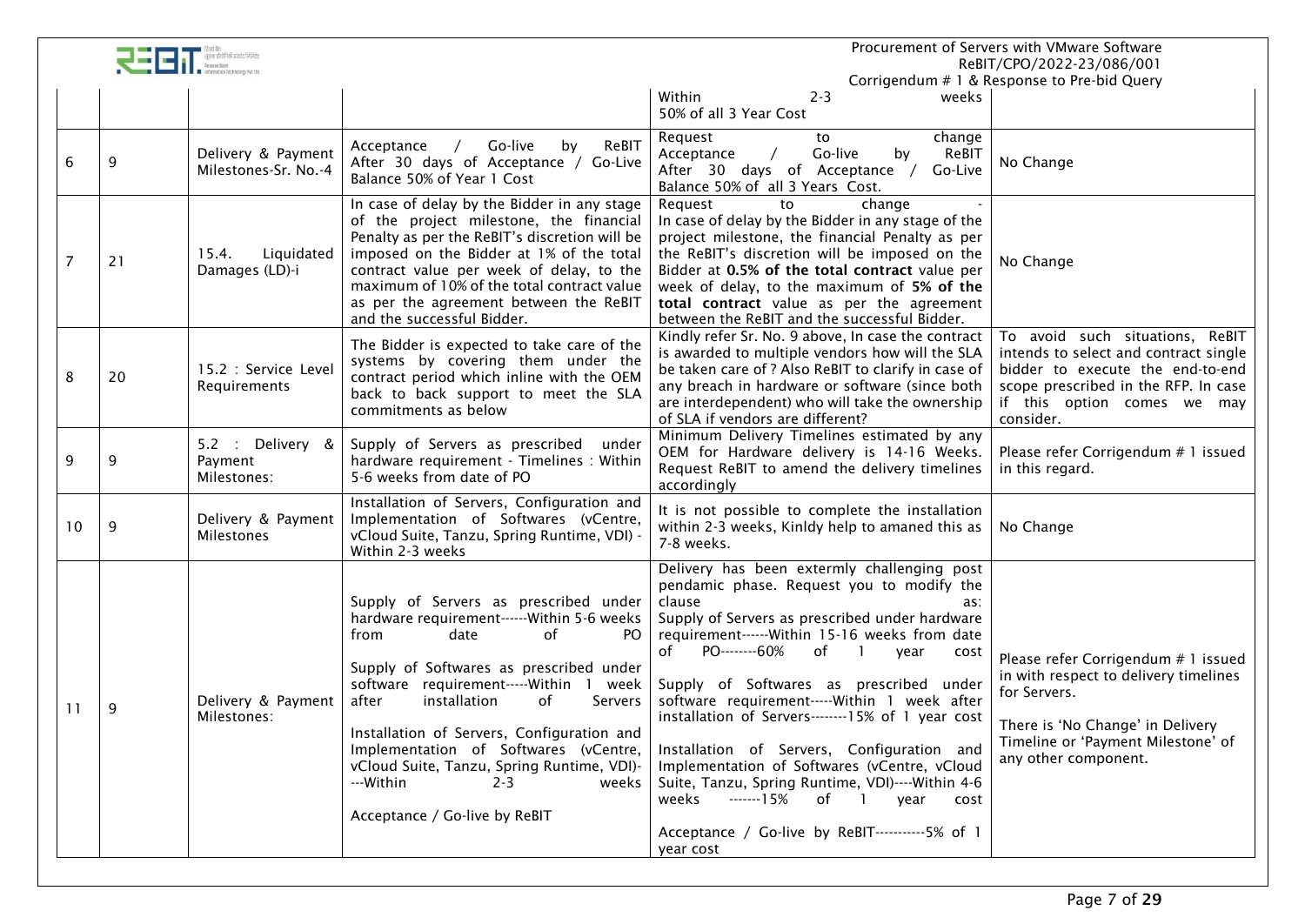|    |    |                                                    |                                                                                                                                                                                                                                                                                                                                                                                                                                                                                                                                                                                                                                                                                                                                                                                                                                                                                                                                                                                                                                                                                                                                                                                                                                                                        |                                                                                                                                                                                                                                                                   | Procurement of Servers with VMware Software<br>ReBIT/CPO/2022-23/086/001                                                                                                                                                                                                                                                                                    |
|----|----|----------------------------------------------------|------------------------------------------------------------------------------------------------------------------------------------------------------------------------------------------------------------------------------------------------------------------------------------------------------------------------------------------------------------------------------------------------------------------------------------------------------------------------------------------------------------------------------------------------------------------------------------------------------------------------------------------------------------------------------------------------------------------------------------------------------------------------------------------------------------------------------------------------------------------------------------------------------------------------------------------------------------------------------------------------------------------------------------------------------------------------------------------------------------------------------------------------------------------------------------------------------------------------------------------------------------------------|-------------------------------------------------------------------------------------------------------------------------------------------------------------------------------------------------------------------------------------------------------------------|-------------------------------------------------------------------------------------------------------------------------------------------------------------------------------------------------------------------------------------------------------------------------------------------------------------------------------------------------------------|
| 12 | 12 | General<br>Query<br>7.8.1<br>Part<br>Technical bid | The Technical Bid submitted should be<br>complete in all respects and contain all<br>information asked for in this document. It<br>should not contain any price information.<br>ii. The following original documents are<br>required to be submitted along with the<br>technical<br>bid:<br>a. Scanned copy of the bid security in the<br>form of a demand draft or equivalent Bank<br>Guarantee from commercial Bank along<br>with the Technical Bid to be submitted<br>online and the original copy of EMD DD/BG<br>along with hardcopy of Bid documents shall<br>be couriered to ReBIT Office as per the<br>instructions provided in the RFP.<br>b. The documents as requested in<br>Annexure - A are to be submitted.<br>c. All the Annexures should be submitted<br>on letter head of Bidder's company and<br>duly signed with seal of the company. Self<br>of relevant<br>atteseted<br>photocopies<br>documents / certificates are to be<br>submitted as proof in support of various<br>information submitted in aforesaid<br>annexure and other claims made by the<br>Bidder.<br>d. The Bidder should ensure that all the<br>annexures are submitted as prescribed by<br>the ReBIT. In case it is not in the prescribed<br>format, it is liable to be rejected. | applicable?<br>tender<br>fee<br>there<br>any<br>Is<br>IS reverse Auction applicable for this Bid?<br>Please confirm documents to be submitted<br>physically at REBIT office, as this bid is to be<br>submitted online.                                            | Corrigendum # 1 & Response to Pre-bid Query<br>No, there is no tender fee<br>applicable.<br>No, there is no reverse auction<br>prescribed.<br>EMD DD / BG is required to be<br>submitted in Original at the ReBIT<br>Office well before the Bid<br>Submission Cut-off date and time.<br>Bid documents are required to be<br>submitted online at CPP Portal. |
| 13 | 9  | Warranty: a)                                       | OEM / Vendor                                                                                                                                                                                                                                                                                                                                                                                                                                                                                                                                                                                                                                                                                                                                                                                                                                                                                                                                                                                                                                                                                                                                                                                                                                                           | ReBIT to clarify the definition/ difference<br>between OEM & Vendor                                                                                                                                                                                               | OEM - Original Equipment<br>Manufacturer<br>Bidder - OEM or its Authorized<br>Partner (System Integrator) who<br>submits bid / participates in the RFP<br>Vendor - Successful bidder (OEM /<br>OEM's Authorized Partner / System<br>Integrator) identified for this RFP<br>and award is contracted.                                                         |
| 14 | 9  | 5.2 : Guarantee                                    | The proposed solutions in response to this<br>RFP must conform to the highest quality<br>and standard. In case of software, the<br>bidder should guarantee that the software<br>supplied to the purchaser is licensed and<br>legally obtained. All hardware and software                                                                                                                                                                                                                                                                                                                                                                                                                                                                                                                                                                                                                                                                                                                                                                                                                                                                                                                                                                                               | Part nos are in the discretion of OEM which may<br>or may not change at the time of<br>delivery/billing. However, all hardware and<br>software will be delivered with the original and<br>complete document. ReBIT to clarify and amend<br>this point accordingly | Okay                                                                                                                                                                                                                                                                                                                                                        |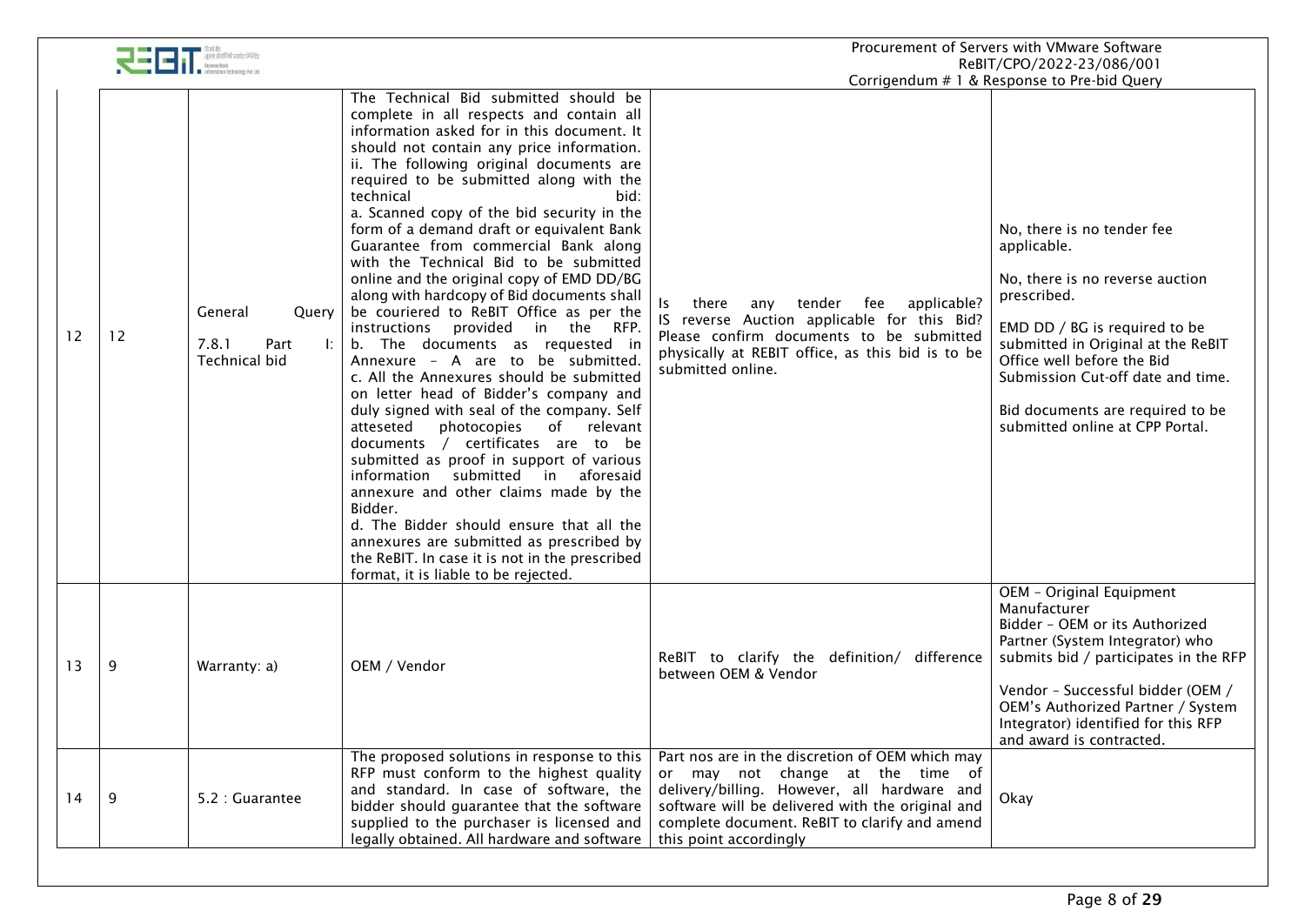|    |     | सुवना प्रौद्योगिकी प्राइवेट लिमिटेड     |                                                                                                                                                                                                                                                                                                                                                                                                                                                                                                                                                                                                              |                                                                                                                                                                                                                                                                                 | Procurement of Servers with VMware Software<br>ReBIT/CPO/2022-23/086/001                                                                                              |
|----|-----|-----------------------------------------|--------------------------------------------------------------------------------------------------------------------------------------------------------------------------------------------------------------------------------------------------------------------------------------------------------------------------------------------------------------------------------------------------------------------------------------------------------------------------------------------------------------------------------------------------------------------------------------------------------------|---------------------------------------------------------------------------------------------------------------------------------------------------------------------------------------------------------------------------------------------------------------------------------|-----------------------------------------------------------------------------------------------------------------------------------------------------------------------|
|    |     |                                         |                                                                                                                                                                                                                                                                                                                                                                                                                                                                                                                                                                                                              |                                                                                                                                                                                                                                                                                 | Corrigendum # 1 & Response to Pre-bid Query                                                                                                                           |
|    |     |                                         | must be supplied with their original and<br>documentation.<br>complete<br>printed<br>Consistency must be maintained for the<br>entire lot of the equipment offered. All the<br>required quantity of an item in schedule of<br>requirement must be of the same brand<br>and same model number. Part numbers<br>also must be same for all pieces of an item.<br>The bidder should not substitute any<br>internal components or subsystems of<br>equipment by similar<br>items from a<br>different manufacturer. All the equipment<br>and peripherals should be supplied with<br>the relevant interface cables. |                                                                                                                                                                                                                                                                                 |                                                                                                                                                                       |
| 15 | -11 | 7.5<br>of<br>Period<br>Validity of Bids | Finalized prices shall remain valid for<br>contract period from the last date of<br>submission of commercial bid and reverse<br>auction completion, where applicable. The<br>commercial offer shall be on a fixed price<br>basis, no upward revision in the price<br>would be considered. ReBIT reserves the<br>right to call for fresh quotes at any time<br>during the Bid validity period, if<br>considered, necessary                                                                                                                                                                                    | Dollar rate changes from time to time, that<br>affect the INR Price points for all software<br>subscriptions for Year 2 & 3. If we fix the prices<br>in year 1 for the entire contract period for 3<br>years, ReBIT to clarify how do we address the<br>USD - INR fluctuations? | Bidder is to take account of the USD<br>- INR fluctuations while submitting<br>bid,<br>No price revision allowed during<br>contract period.                           |
| 16 | 11  | of<br>7.5<br>Period<br>Validity of Bids | Bids should remain valid for the period of<br>at least 180 days from the submission date<br>of bid and reverse auction completion. In<br>case the last date of submission of bids is<br>extended, the Bidder shall ensure that<br>validity of bid is reckoned from modified<br>date for submission. Further extension of<br>the validity of the bid will be decided by<br>ReBIT in case of need. Any extension of<br>validity of Bids will not entitle the Bidder to<br>revise/modify the Bid document.                                                                                                      | How is the selection process ? L1 will be selected<br>based on the online submission of bids or will<br>there be any further reverse auction ? ReBIT to<br>clarify on the process.                                                                                              | Selection will be based on L1. No<br>reverse auction. Bids to be<br>submitted online at CPP Portal.                                                                   |
| 17 | 15  | 7.11.2-viii - Price Bid<br>Evaluation   | The Bidder with the Lowest Commercial Bid<br>will be selected as successful bidder,<br>separately for hardware and software &<br>implementation.                                                                                                                                                                                                                                                                                                                                                                                                                                                             | ReBIT to clarify if the PO will be split between 3<br>different vendors based on the selected L1<br>for hardware,<br>and<br>bidder<br>software<br>implementation respectively.                                                                                                  | ReBIT intends to select and contract<br>single bidder to execute the end-to-<br>end scope prescribed in the RFP. In<br>case if this option comes, we may<br>consider. |
| 18 | 9   | 5.2 Scope of Work                       | Bidder shall supply only those products,<br>which would not be declared end of life<br>until March 31, 2027                                                                                                                                                                                                                                                                                                                                                                                                                                                                                                  | We understand "end of life" implies end of<br>support. Please confirm or clarify.                                                                                                                                                                                               | Yes                                                                                                                                                                   |
| 19 | 9   | 5.2 Scope of Work -<br>> Warranty       | c) Warranty shall not become void even if<br>ReBIT buys any other supplementary<br>hardware from a third party and installs it                                                                                                                                                                                                                                                                                                                                                                                                                                                                               | Please elaborate this. Warranty of a hardware is<br>considered void when 3rd party components are<br>installed.                                                                                                                                                                 | Not clear                                                                                                                                                             |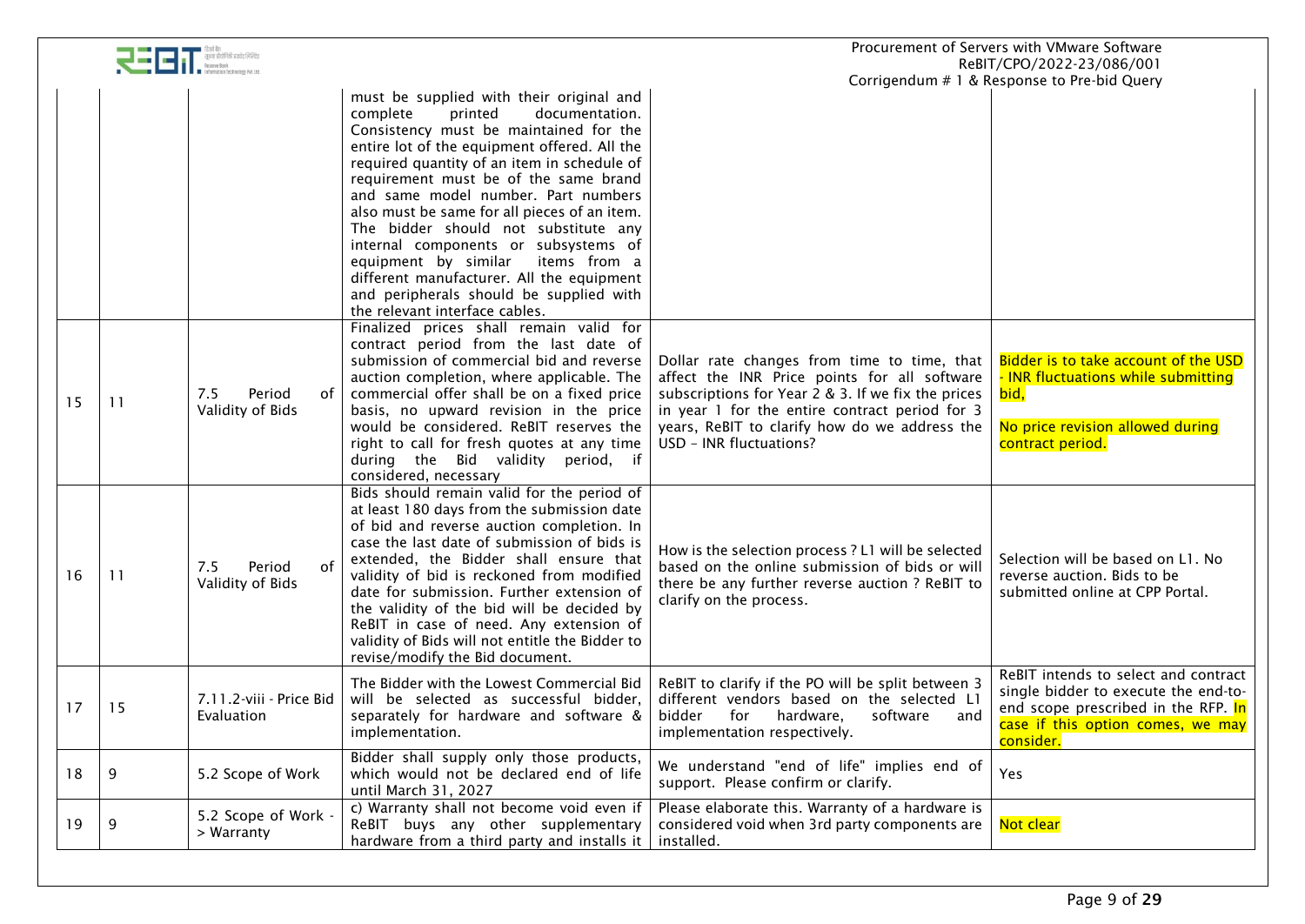|    |    |                                                                                 |                                                                                                                                                                                                                                                                                    |                                                                                                                                                                                                                                                                                                                                       | Procurement of Servers with VMware Software<br>ReBIT/CPO/2022-23/086/001 |
|----|----|---------------------------------------------------------------------------------|------------------------------------------------------------------------------------------------------------------------------------------------------------------------------------------------------------------------------------------------------------------------------------|---------------------------------------------------------------------------------------------------------------------------------------------------------------------------------------------------------------------------------------------------------------------------------------------------------------------------------------|--------------------------------------------------------------------------|
|    |    |                                                                                 | with/in these machines. However, the                                                                                                                                                                                                                                               |                                                                                                                                                                                                                                                                                                                                       | Corrigendum # 1 & Response to Pre-bid Query                              |
|    |    |                                                                                 | warranty of the OEMs will not apply to such<br>hardware items installed.                                                                                                                                                                                                           |                                                                                                                                                                                                                                                                                                                                       |                                                                          |
| 20 | 14 |                                                                                 | The bidder should have supplied and<br>installed proposed hardware in last three<br>(3) financial years, i.e. 2018-19, 2019-<br>2020, 2020-21                                                                                                                                      | The bidder/ Parent Company should have<br>supplied and installed the required hardware in<br>last three (3) financial years, i.e. 2018-19, 2019-<br>2020, 2020-21                                                                                                                                                                     | Please refer Corrigendum # 1 issued<br>in this regard.                   |
| 21 | 14 | 2                                                                               | The bidder should have deployed and<br>configured VMware vCentre Server, vCloud<br>Suite, vSphere Standard setup with<br>proposed hardware in last three (3)<br>financial years, i.e. 2018-19, 2019-2020,<br>2020-21                                                               | The bidder/ Parent Company should have<br>deployed and configured Vmware/ vCentre<br>Server/ vCloud Suite/ vSphere Standard<br>setup with hardware in last five (5) financial<br>years, i.e. 2018-19, 2019-2020, 2020-21                                                                                                              | Please refer Corrigendum # 1 issued<br>in this regard.                   |
| 22 | 14 | 3                                                                               | The bidder should have deployed and<br>configured VMware Tanzu Standard setup<br>with proposed hardware in last three (3)<br>financial years, i.e. 2018-19, 2019-2020,<br>2020-21                                                                                                  | Request to change - The bidder/ Parent<br>Company should have deployed and<br>configured Vmware setup with hardware in<br>last five (5) financial years, i.e. 2016-17, 2017-<br>18, 2018-19, 2019-2020, 2020-21                                                                                                                       | Please refer Corrigendum # 1 issued<br>in this regard.                   |
| 23 | 14 | <b>Technical Evaluation</b><br>Scoring<br>Matrix-<br>Evaluation Criteria -      | The bidder should have supplied and<br>installed proposed hardware in last three<br>(3) financial years, i.e. 2018-19, 2019-<br>2020, 2020-21 (Bidder to provide details in<br>Annexure<br>Κ<br>and submit PO / Contract details)                                                  | Request<br>change<br>to<br>The bidder should have supplied and installed<br>proposed<br>hardware<br>five<br>in<br>last<br>(5) financial years,                                                                                                                                                                                        | Please refer Corrigendum # 1 issued<br>in this regard.                   |
| 24 | 14 | <b>Technical Evaluation</b><br>Scoring<br>Matrix-<br>Evaluation Criteria -<br>2 | The bidder should have deployed and<br>configured VMware vCentre Server, vCloud<br>Suite, vSphere Standard setup with<br>proposed hardware in last three (3)<br>financial years, i.e. 2018-19, 2019-2020,<br>2020-21 (Bidder to provide details / submit<br>PO / Contract details) | Request<br>change<br>to<br>The bidder should have deployed and<br>configured VMware<br>Setup in last five(5)<br>financial years, (Bidder to provide details /<br>submit PO / Contract details)                                                                                                                                        | Please refer Corrigendum # 1 issued<br>in this regard.                   |
| 25 | 14 | <b>Technical Evaluation</b><br>Scoring<br>Matrix-<br>Evaluation Criteria -<br>3 | The bidder should have deployed and<br>configured VMware Tanzu Standard setup<br>with proposed hardware in last three (3)<br>financial years, i.e. 2018-19, 2019-2020,<br>2020-21 (Bidder to provide details / submit<br>PO / Contract details                                     | Request<br>change<br>to<br>The bidder should have deployed and<br>configured VMware Setup in last five(5)<br>financial years, (Bidder to provide details,<br>submit<br>PO.<br>Contract<br>details)<br>Please relax this clause. Micro-services /<br>Container / Kubernetes is an upcoming<br>approach and not many deployments exist. | Please refer Corrigendum # 1 issued<br>in this regard.                   |
| 26 | 14 | <b>Technical Evaluation</b><br>Scoring<br>Matrix-<br>Evaluation Criteria -<br>4 | of<br>Submission<br>bechmarking<br>compatability report for the proposed<br>hardware / server with VMware products<br>including Tanzu setup.(Bidder to provide<br>details / benchmarking reports)                                                                                  | Request<br>to<br>change<br>Submission of bechmarking / compatability<br>report for the proposed hardware / server with<br>VMware products setup. (Bidder to provide<br>details / benchmarking reports)                                                                                                                                | No Change                                                                |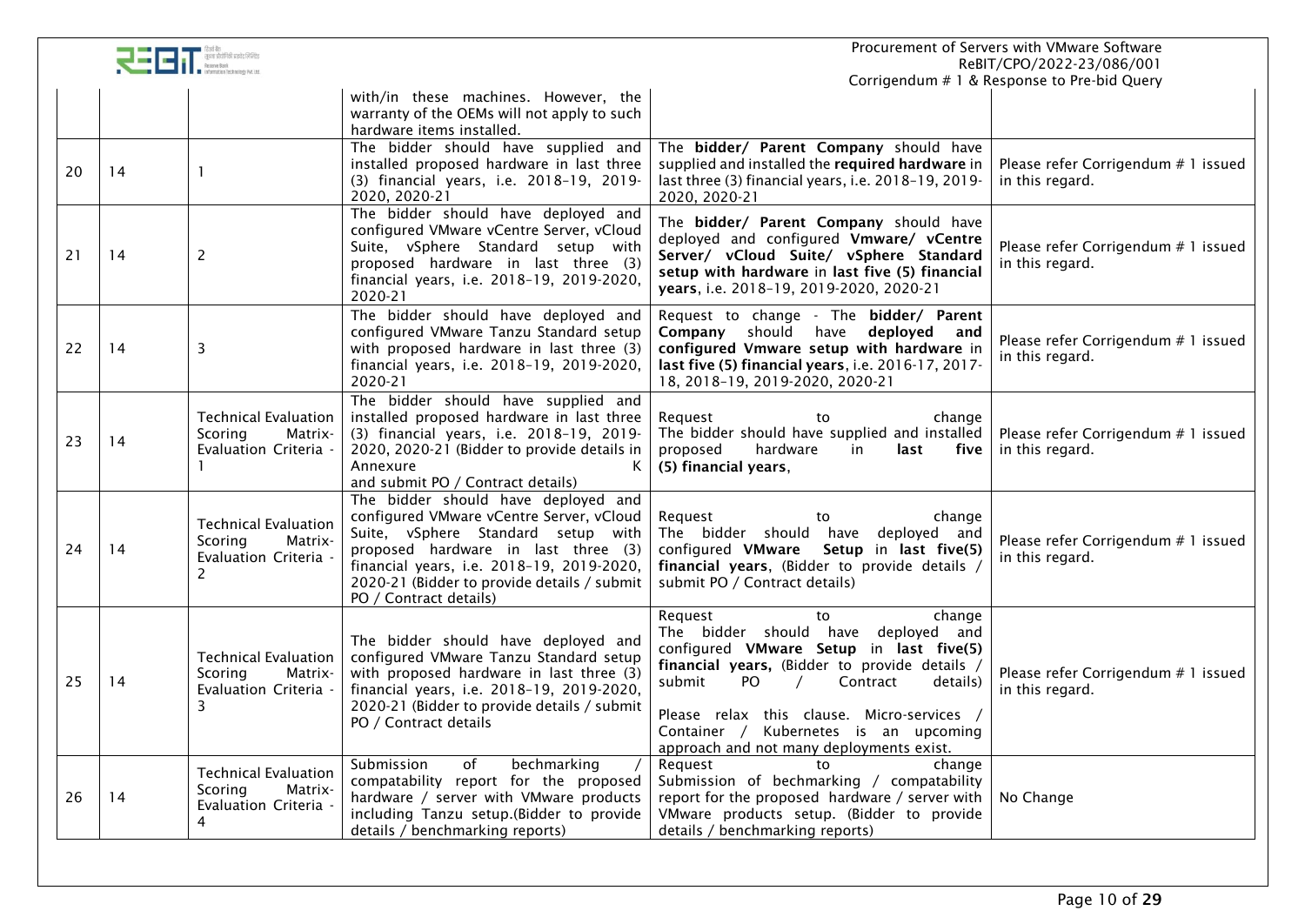|    | $\overline{\mathbf{C}}$ $\overline{\mathbf{C}}$ $\overline{\mathbf{C}}$ $\overline{\mathbf{C}}$ $\overline{\mathbf{C}}$ $\overline{\mathbf{C}}$ $\overline{\mathbf{C}}$ $\overline{\mathbf{C}}$ $\overline{\mathbf{C}}$ $\overline{\mathbf{C}}$ $\overline{\mathbf{C}}$ $\overline{\mathbf{C}}$ $\overline{\mathbf{C}}$ $\overline{\mathbf{C}}$ $\overline{\mathbf{C}}$ $\overline{\mathbf{C}}$ $\overline{\mathbf{C}}$ $\overline{\mathbf{C}}$ $\overline{\$ |                                                                                             |                                                                                                                                                                                                                                                                                          | Procurement of Servers with VMware Software<br>ReBIT/CPO/2022-23/086/001                                                                                                                                                                                                                                                                                                                                                    |                                                        |  |
|----|---------------------------------------------------------------------------------------------------------------------------------------------------------------------------------------------------------------------------------------------------------------------------------------------------------------------------------------------------------------------------------------------------------------------------------------------------------------|---------------------------------------------------------------------------------------------|------------------------------------------------------------------------------------------------------------------------------------------------------------------------------------------------------------------------------------------------------------------------------------------|-----------------------------------------------------------------------------------------------------------------------------------------------------------------------------------------------------------------------------------------------------------------------------------------------------------------------------------------------------------------------------------------------------------------------------|--------------------------------------------------------|--|
|    |                                                                                                                                                                                                                                                                                                                                                                                                                                                               |                                                                                             |                                                                                                                                                                                                                                                                                          |                                                                                                                                                                                                                                                                                                                                                                                                                             | Corrigendum # 1 & Response to Pre-bid Query            |  |
| 27 | 14                                                                                                                                                                                                                                                                                                                                                                                                                                                            | Technical<br>7.11.1:<br>Scoring<br>Evalation<br>Matrix - Sr. No. 2                          | The bidder should have deployed and<br>configured VMware vCentre Server, vCloud<br>Suite, vSphere Standard setup with<br>proposed hardware in last three (3)<br>financial years, i.e. 2018-19, 2019-2020,<br>2020-21 (Bidder to provide details / submit<br>PO / Contract details)       | The proposed hardware will be the latest<br>released, however, the earlier deployments done<br>would be compatible/based on the available<br>releases in that particular years. ReBIT to clairify<br>if current deployment can be done on proposed<br>Intel hardware.                                                                                                                                                       | Yes                                                    |  |
| 28 | 14                                                                                                                                                                                                                                                                                                                                                                                                                                                            | 7.11.1 Technical Bid<br>Evaluation:<br><b>Technical Evaluation</b><br><b>Scoring Matrix</b> | 2. The bidder should have deployed and<br>configured VMware vCentre Server, vCloud<br>Suite, vSphere Standard setup with<br>proposed hardware in last three (3)<br>financial years, i.e. 2018-19, 2019-2020,<br>2020-21<br>(Bidder to provide details / submit PO /<br>Contract details) | Please<br>modify<br>to<br>The bidder should have deployed and<br>configured VMware vCentre Server, vCloud<br>Suite, vSphere Standard setup with proposed<br>hardware in last three (3) financial years, i.e.<br>2019-2020,<br>$2018 - 19$<br>2020-21<br>We have orders where the hardware was not<br>supplied by us                                                                                                         | No Change                                              |  |
| 29 | 14                                                                                                                                                                                                                                                                                                                                                                                                                                                            | 7.11.1 Technical Bid<br>Evaluation:<br><b>Technical Evaluation</b><br><b>Scoring Matrix</b> | Submission of benchmarking<br>4.<br>compatibility report for the proposed<br>hardware / server with VMware products<br>including Tanzu setup. (Bidder to provide<br>details / benchmarking reports)                                                                                      | Please provide information which benchmark is<br>to be considered?                                                                                                                                                                                                                                                                                                                                                          | Performance benchmarking                               |  |
| 30 | 14                                                                                                                                                                                                                                                                                                                                                                                                                                                            | <b>Technical Evaluation</b><br><b>Scoring Matrix</b>                                        | The bidder should have deployed and<br>configured VMware Tanzu Standard setup<br>with proposed hardware in last three (3)<br>financial years, i.e. 2018-19, 2019-2020,<br>2020-21<br>(Bidder to provide details / submit PO /<br>Contract details)                                       | We request you to please give relaxation on this<br>point. Pls consider this as BIDDer /OEM should<br>have deployed . OR pls help to amned this<br>bidder should have deployed and configured<br>VMware setup with proposed hardware in last<br>three (3) financial years, i.e. 2018-19, 2019-<br>2020, 2020-21                                                                                                             | Please refer Corrigendum # 1 issued<br>in this regard. |  |
| 31 | 14                                                                                                                                                                                                                                                                                                                                                                                                                                                            | <b>Technical Evaluation</b><br><b>Scoring Matrix</b>                                        | Technical Evaluation Scoring Matrix (All<br>clauses/Criteria)                                                                                                                                                                                                                            | We have restructured our company in to various<br>focused businessess resulting into formation of<br>100% owned subsidary company operational<br>from Feburary 2021, and hence shall depend on<br>its parent company for Financial & Experiance<br>cerdentials. Hence request to consider the term<br>" Bidder" as "The bidder or its Parent company<br>(incase bidder is wholly owned subsidary of the<br>parent company)" | Please refer Corrigendum # 1 issued<br>in this regard. |  |
| 32 | 14                                                                                                                                                                                                                                                                                                                                                                                                                                                            | <b>Technical Evaluation</b><br><b>Scoring Matrix</b>                                        | The bidder should have supplied and<br>installed proposed hardware in last three<br>(3) financial years, i.e. 2018-19, 2019-<br>2020,<br>2020-21<br>(Bidder to provide details in Annexure K<br>and submit PO / Contract details)                                                        | modify<br>the<br>Request<br>to<br>clause<br>as:<br>The bidder/OEM should have supplied and<br>installed proposed/ similar hardware in last<br>Five (5) financial years, i.e. 2016-2017, 2017-<br>2019-2020,<br>$2018 - 19$<br>2020-21.<br>18.<br>Since the business was literally on standstill<br>during pendamic phase, we request you to<br>consider five years experiance instead of 3<br>years.                        | Please refer Corrigendum # 1 issued<br>in this regard. |  |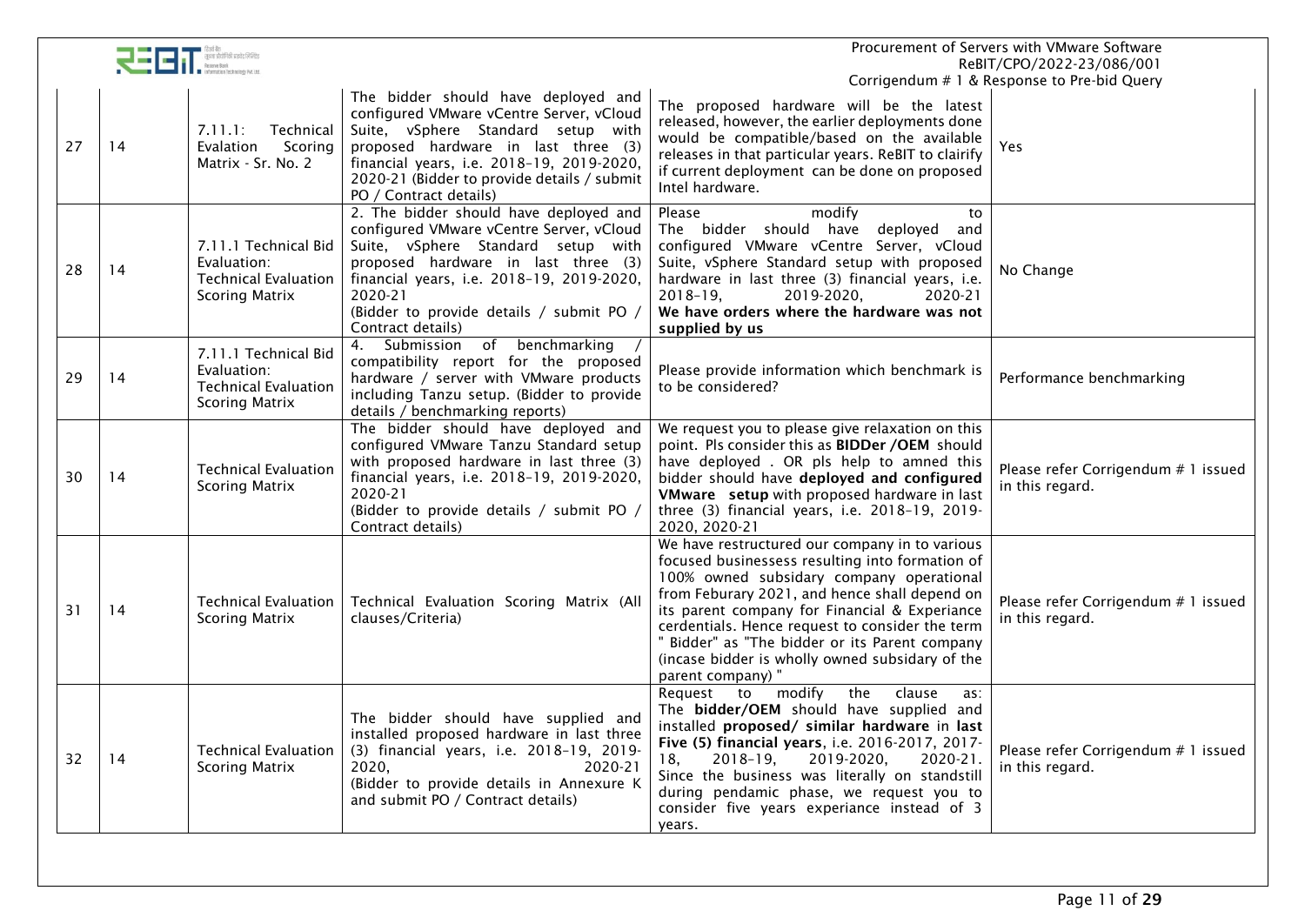|    | $\begin{tabular}{ c c c c } \hline \rule{0pt}{3ex} \rule{0pt}{3ex} \rule{0pt}{3ex} \rule{0pt}{3ex} \rule{0pt}{3ex} \rule{0pt}{3ex} \rule{0pt}{3ex} \rule{0pt}{3ex} \rule{0pt}{3ex} \rule{0pt}{3ex} \rule{0pt}{3ex} \rule{0pt}{3ex} \rule{0pt}{3ex} \rule{0pt}{3ex} \rule{0pt}{3ex} \rule{0pt}{3ex} \rule{0pt}{3ex} \rule{0pt}{3ex} \rule{0pt}{3ex} \rule{0pt}{3ex} \rule{0pt}{3ex} \rule{0pt}{3ex} \rule{$ | Procurement of Servers with VMware Software<br>ReBIT/CPO/2022-23/086/001                  |                                                                                                                                                                                                                                                                                       |                                                                                                                                                                                                                                                                                                                                                                                                                                                                                  |                                                                                                       |
|----|------------------------------------------------------------------------------------------------------------------------------------------------------------------------------------------------------------------------------------------------------------------------------------------------------------------------------------------------------------------------------------------------------------|-------------------------------------------------------------------------------------------|---------------------------------------------------------------------------------------------------------------------------------------------------------------------------------------------------------------------------------------------------------------------------------------|----------------------------------------------------------------------------------------------------------------------------------------------------------------------------------------------------------------------------------------------------------------------------------------------------------------------------------------------------------------------------------------------------------------------------------------------------------------------------------|-------------------------------------------------------------------------------------------------------|
| 33 | 14                                                                                                                                                                                                                                                                                                                                                                                                         | <b>Technical Evaluation</b><br><b>Scoring Matrix</b>                                      | The bidder should have deployed and<br>configured VMware vCentre Server, vCloud<br>Suite, vSphere Standard setup with<br>proposed hardware in last three (3)<br>financial years, i.e. 2018-19, 2019-2020,<br>2020-21<br>(Bidder to provide details / submit PO /<br>Contract details) | Request to<br>modify<br>the clause<br>as:<br>The bidder /OEM should have deployed and<br>configured VMware vCentre Server, vCloud<br>Suite,<br>vSphere<br>Standard<br>with<br>setup<br>proposed/Similar hardware in last Five (5)<br>financial years, i.e. 2016-2017, 2017-18,<br>$2018 - 19$ ,<br>2019-2020,<br>2020-21.<br>Since the business was literally on standstill<br>during pendamic phase, we request you to<br>consider five years experiance instead of 3<br>years. | Corrigendum # 1 & Response to Pre-bid Query<br>Please refer Corrigendum # 1 issued<br>in this regard. |
| 34 | 14                                                                                                                                                                                                                                                                                                                                                                                                         | <b>Technical Evaluation</b><br><b>Scoring Matrix</b>                                      | The bidder should have deployed and<br>configured VMware Tanzu Standard setup<br>with proposed hardware in last three (3)<br>financial years, i.e. 2018-19, 2019-2020,<br>2020-21<br>(Bidder to provide details / submit PO /<br>Contract details)                                    | modify<br>the<br>Request<br>to<br>clause<br>as:<br>The bidder/OEM should have deployed and<br>configured VMware Tanzu Standard setup with<br>proposed hardware in last Five (5) financial<br>years, i.e. 2016-2017, 2017-18, 2018-19,<br>2019-2020,<br>2020-21.<br>Since the business was literally on standstill<br>during pendamic phase, we request you to<br>consider five years experiance instead of 3<br>years.                                                           | Please refer Corrigendum # 1 issued<br>in this regard.                                                |
| 35 | 37                                                                                                                                                                                                                                                                                                                                                                                                         | Annexure I<br>: 3a-<br>Installation<br>0f<br>Servers by SI                                | Installation<br>Implementation<br>Cost<br>(Including Training Cost) - Onetime Cost                                                                                                                                                                                                    | ReBIT to clarify whether 5 Servers will be<br>deployed as individual virtualized server or as a<br>one cluster with vSphere - vMotion / HA.                                                                                                                                                                                                                                                                                                                                      | One or more cluster with Vsphere                                                                      |
| 36 | 37                                                                                                                                                                                                                                                                                                                                                                                                         | $3a-$<br>Annexure I<br>$\pm$<br>of<br>Installation<br>Servers by SI                       | Installation /<br>Implementation<br>Cost<br>(Including Training Cost) - Onetime Cost                                                                                                                                                                                                  | Will be there any external SAN storage<br>connectivity to servers? ReBIT to clarify and<br>confirm                                                                                                                                                                                                                                                                                                                                                                               | <b>NO SAN</b>                                                                                         |
| 37 | 37                                                                                                                                                                                                                                                                                                                                                                                                         | Annexure I<br>$3a-$<br>$\mathcal{L}^{\mathcal{L}}$<br>Installation<br>of<br>Servers by SI | Installation /<br>Implementation<br>Cost<br>(Including Training Cost) - Onetime Cost                                                                                                                                                                                                  | Will be there any SAN Fabric switch considered?<br>ReBIT to clarify and confirm                                                                                                                                                                                                                                                                                                                                                                                                  | <b>NO SAN</b>                                                                                         |
| 38 | 37                                                                                                                                                                                                                                                                                                                                                                                                         | Annexure I :<br>$3a-$<br>Installation<br>of<br>Servers by SI                              | Installation<br>Implementation<br>Cost<br>(Including Training Cost) - Onetime Cost                                                                                                                                                                                                    | How many numbers of guest (virtual machine)<br>needs to install? Need detail clarification from<br>ReBIT                                                                                                                                                                                                                                                                                                                                                                         | ReBIT will take care day-to-day<br>operations                                                         |
| 39 | 37                                                                                                                                                                                                                                                                                                                                                                                                         | $: 3a-$<br>Annexure I<br>Installation<br>of<br>Servers by SI                              | Installation<br>Implementation<br>$\sqrt{2}$<br>Cost<br>(Including Training Cost) - Onetime Cost                                                                                                                                                                                      | Please share if solution architecture diagram<br>available, this will help to consider complete<br>installation scope                                                                                                                                                                                                                                                                                                                                                            | Bidder has to design solution and<br>implement                                                        |
| 40 | 37                                                                                                                                                                                                                                                                                                                                                                                                         | 3a-<br>Annexure I<br>÷.<br>of<br>Installation<br>Servers by SI                            | Installation / Implementation Cost<br>(Including Training Cost) - Onetime Cost                                                                                                                                                                                                        | What will be top of rack (TOR) switch connecting<br>to servers? Will it be with Ethernet or FC<br>connectivity? ReBIT to clarify                                                                                                                                                                                                                                                                                                                                                 | Ethernet                                                                                              |
| 41 | 7                                                                                                                                                                                                                                                                                                                                                                                                          | 5.1 General terms of<br>the scope of work                                                 | 1. In cases where the offered model is<br>being superseded with new model by OEM<br>due to better technology / specifications<br>etc., the successful bidder is required to<br>offer the new model at no extra cost or                                                                | 1. We understand that the clause "superseded<br>with new model" implies that, if the OEM<br>releases new model before the release of PO by<br>ReBIT, the bidder shall supply the newer model.<br>Kindly<br>confirm<br>clarify<br>or                                                                                                                                                                                                                                              | 1 & 2. Yes<br>3. ReBIT will take care day-to-day<br>operations                                        |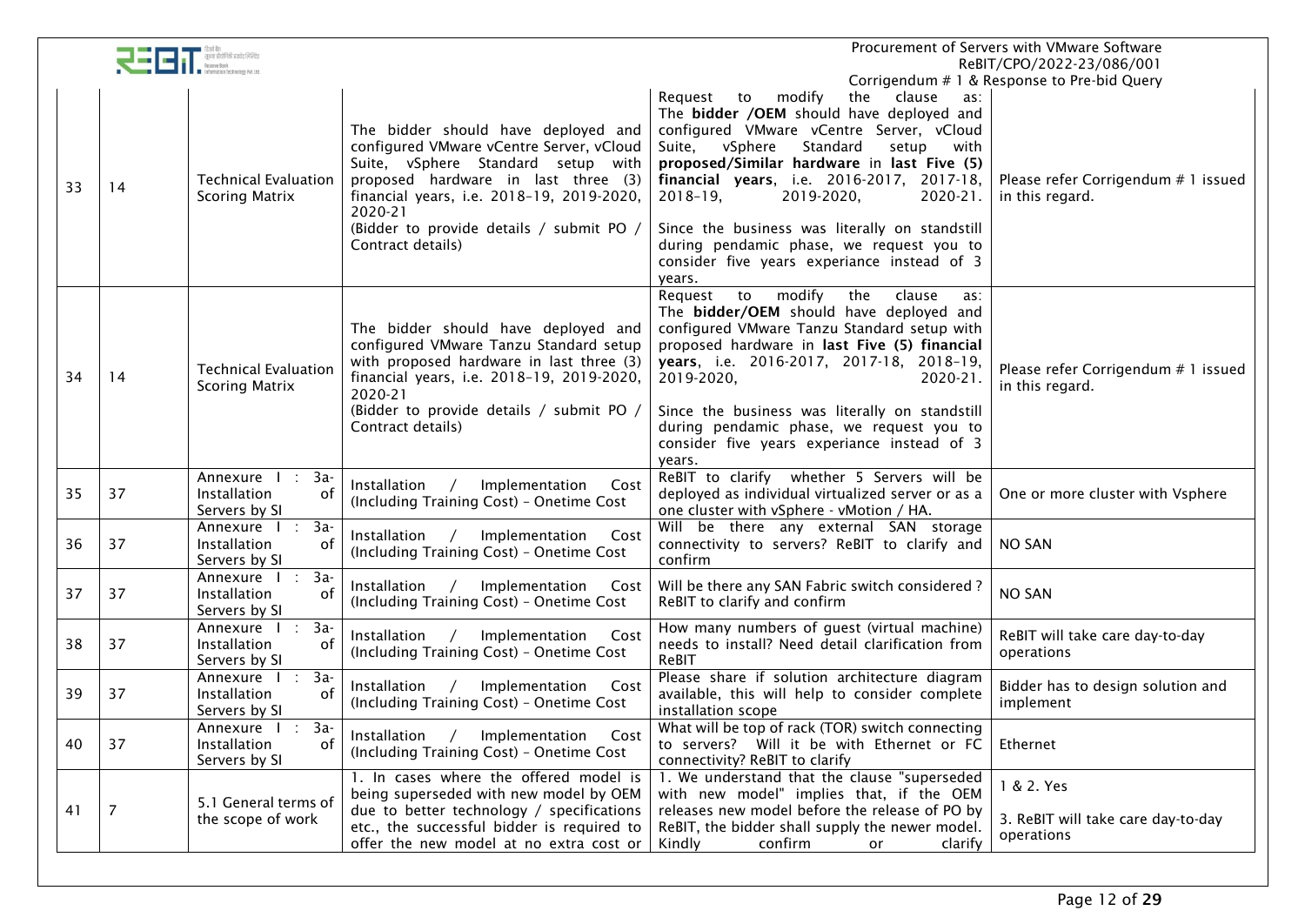|    | Procurement of Servers with VMware Software<br>ReBIT/CPO/2022-23/086/001 |                                                       |                                                                                                                                                                                                                                     |                                                                                                                                                                                                                                                                                                                                                                                                                                                                                                                                                                                      |                                                                                                                       |
|----|--------------------------------------------------------------------------|-------------------------------------------------------|-------------------------------------------------------------------------------------------------------------------------------------------------------------------------------------------------------------------------------------|--------------------------------------------------------------------------------------------------------------------------------------------------------------------------------------------------------------------------------------------------------------------------------------------------------------------------------------------------------------------------------------------------------------------------------------------------------------------------------------------------------------------------------------------------------------------------------------|-----------------------------------------------------------------------------------------------------------------------|
|    |                                                                          |                                                       |                                                                                                                                                                                                                                     |                                                                                                                                                                                                                                                                                                                                                                                                                                                                                                                                                                                      | Corrigendum # 1 & Response to Pre-bid Query                                                                           |
|    |                                                                          |                                                       | ReBIT.<br>charges<br>the<br>to<br>Configuration<br>Supply,<br>and<br>2.<br>Implementation of prescribed VMware<br>Softwares.                                                                                                        | 2. We understand, there is no migration<br>involved.<br>3. Please provide details of installation.<br>For instance number of VMs to create,<br>Catalogues to create, Number of VM templates<br>to create etc. which ReBIT is looking to deply.<br>This is needed to estimate time and effort and<br>cost of implementation.                                                                                                                                                                                                                                                          |                                                                                                                       |
| 42 | 7                                                                        | 5.1 General terms of<br>the scope of work             | The scope of work under this RFP is to<br>supply, installation, implementation and<br>warranty support of the Servers with<br>Vmware Softwares as per the specifications<br>prescribed in subsequent section of the RFP<br>document | Please share the envisaged solution architecture<br>for the suggested software components as<br>AND the combination<br>planned:<br>below<br>vCenter<br>Server<br>Standard<br>1.<br>2.<br>vCloud<br>Standard<br>Suite<br>3.<br>Standard<br>Tanzu<br>4.<br>OS: Windows Server Standard 2019<br>5.<br>VMware<br>Spring<br>Runtime<br>(optional)<br>6. VMware Horizon Universal Licenses (optional)                                                                                                                                                                                      | Bidder has to design solution and<br>implement                                                                        |
| 43 | $\overline{7}$                                                           | 5.2 Scope of Work                                     | Table showing Software Requirements and<br>Hardware requirements                                                                                                                                                                    | A. Does this mean that there are two separate<br>Vmware<br>deployments<br>below<br>as<br>1) Cluster for VMware Tanzu which requires 128<br>cores and respective memory and storage as<br>specified<br>2) Cluster for Vmware Horizon which requires<br>148 cores and respective memory and storage<br>B. Will these two clusters be using VSAN ?<br>C. If not VSAN, then how is the specified storage<br>capacity planned to be deployed/used,<br>assuming this is internal local storage of<br>servers.<br>D. Please share details of how the server Qty of<br>5 nos. is arrived at. | Bidder has to design solution and<br>implement.<br>Yes, 128 cores for Tanzu and rest<br>for other infra requirements. |
| 44 | 41                                                                       | K<br>Annexure<br>Technical<br><b>Compliance Sheet</b> | HW technical compliance                                                                                                                                                                                                             | The HW spec is of Dell server with part codes.<br>Kindly change to equivalent general specs                                                                                                                                                                                                                                                                                                                                                                                                                                                                                          | Looking for equivalent<br>specifications, please refer<br>Corrigendum $# 1$ issued in this<br>regard.                 |
| 45 | 7, 41                                                                    | Internal<br>interconnect                              | Should support simultaneous housing of<br>FCoE (Converged Switch), Ethernet, FC<br>interconnect fabrics offering HotPluggable<br>& Redundancy as a feature.                                                                         | RFP asking for support for simultaneous internal<br>fabric - Which is a blade server specification - But<br>the form factor is mentioned as 2U. Kindly<br>remove the blade related specification from the<br>HW compliance. This seesm to be a blade server<br>related specification and is not applicable since<br>the rfp is for rack servers                                                                                                                                                                                                                                      | We are looking for RACK servers,<br>please refer revised specs<br>prescribed in Corrigendum # 1.                      |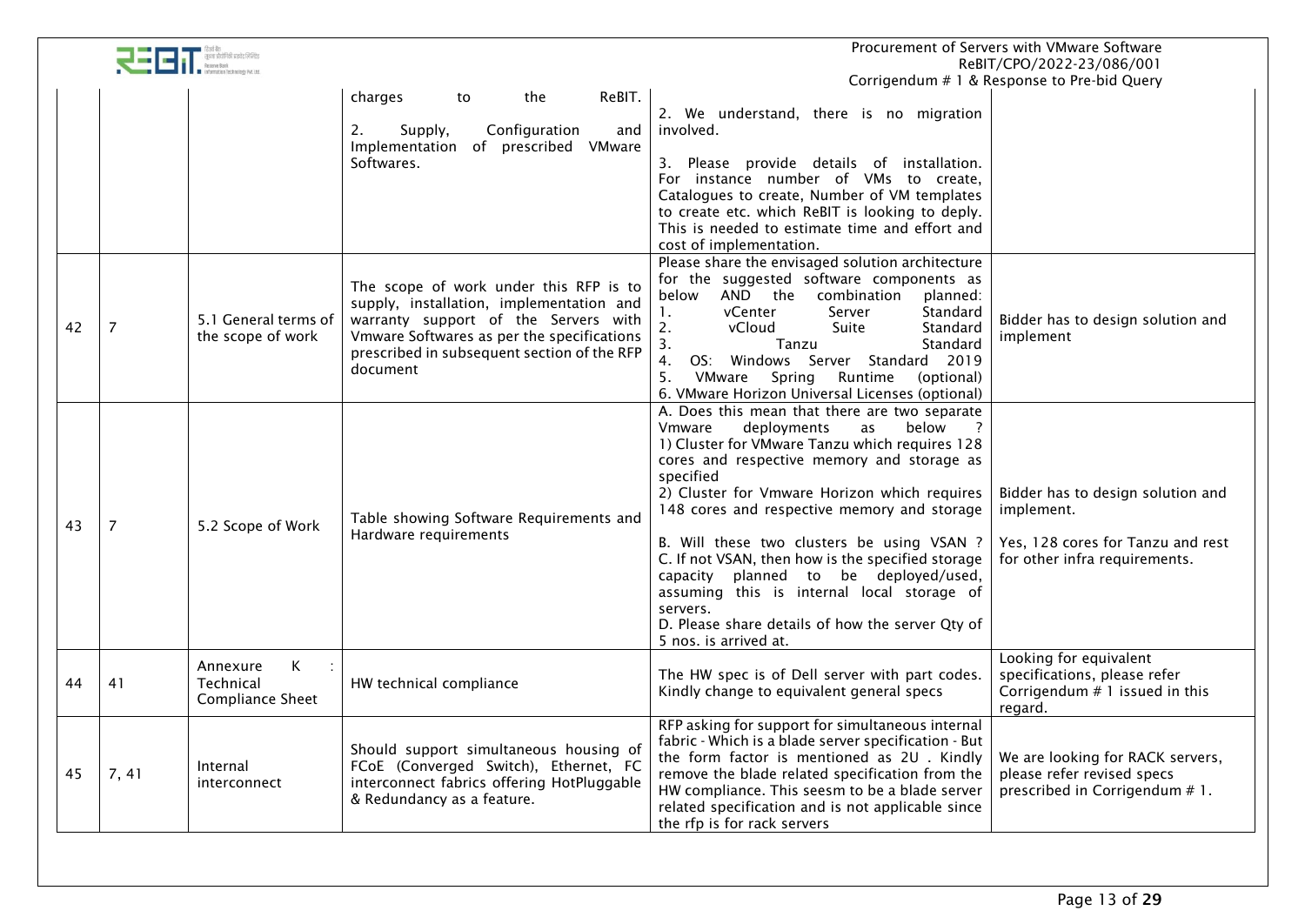|    | Procurement of Servers with VMware Software<br>ReBIT/CPO/2022-23/086/001 |                   |                                          |                                                                   |                                             |
|----|--------------------------------------------------------------------------|-------------------|------------------------------------------|-------------------------------------------------------------------|---------------------------------------------|
|    |                                                                          |                   |                                          |                                                                   | Corrigendum # 1 & Response to Pre-bid Query |
|    |                                                                          |                   |                                          | The VMware setup would need some type of                          |                                             |
|    |                                                                          |                   |                                          | storage to provide high availability to the                       |                                             |
|    |                                                                          |                   |                                          | instances, there is no storage mentioned in the                   |                                             |
|    |                                                                          |                   |                                          | RFP. We assume REBIT will provide the suitable                    |                                             |
| 46 | 41                                                                       |                   | Shared storage                           | storage required to setup the vSphere cluster.                    | NO external storage.                        |
|    |                                                                          |                   |                                          | Can you please share the existing storage                         |                                             |
|    |                                                                          |                   |                                          | details, Including type of connectivity, available                |                                             |
|    |                                                                          |                   |                                          | storage etc.                                                      |                                             |
|    |                                                                          |                   |                                          | Server to be configured with SSD drives in RAID                   |                                             |
|    |                                                                          |                   |                                          |                                                                   |                                             |
| 47 | $\overline{7}$                                                           | 5.2 Scope of Work | SSD (Usable) 1Tb per server              | 1 to provide 1TB usable storage space. Please                     | RAID <sub>5</sub>                           |
|    |                                                                          |                   |                                          | confirm if the understanding is correct                           |                                             |
|    |                                                                          |                   | Disk<br>HDD<br>(usable)                  | Server to configured with SAS/SATA drives in                      |                                             |
| 48 | $\overline{7}$                                                           | 5.2 Scope of Work | Drive Bay 4 Tb per server                | RAID5 to provide 4Tb usable storage space.                        | RAID <sub>5</sub>                           |
|    |                                                                          |                   |                                          | Please confirm if the understanding is correct                    |                                             |
|    |                                                                          |                   |                                          | To provide balanced memory configuration for                      |                                             |
|    |                                                                          |                   |                                          | current generation Intel architecture, we have to                 | Minimum RAM 288 GB per server,              |
| 49 | 8                                                                        | 5.2 Scope of Work | <b>RAM 288 GB</b>                        | configure either 256 Gb or 384 Gb. Please                         | bidder to size accordingly.                 |
|    |                                                                          |                   |                                          | confirm on the requirement.                                       |                                             |
|    |                                                                          |                   |                                          | 1. Can you confirm the number of 10Gb ethernet                    |                                             |
|    |                                                                          |                   |                                          |                                                                   |                                             |
|    |                                                                          |                   |                                          | ports required. As per specifications the total                   |                                             |
|    |                                                                          |                   |                                          | ports is coming to 2 x 10Gbps copper, 2 x                         |                                             |
|    |                                                                          |                   | Interface-Copper & Fiber - 540-BBUK :    | 1 Gbps<br>and<br>$\overline{2}$<br>$\mathsf{x}$<br>10Gbps<br>SFP+ |                                             |
|    |                                                                          |                   | Broadcom 57416 Dual Port 10GbE BASE-T &  |                                                                   |                                             |
| 50 | 8                                                                        | 5.2 Scope of Work | 5720 Dual Port 1GbE BASE-T, rNDC & 540-  | 2. We assume the requirement is for the                           | $2 \times 10$ Gbps copper                   |
|    |                                                                          |                   | BBUH: Broadcom 57412 Dual Port 10GbE     | following cards to be provided on all servers,                    |                                             |
|    |                                                                          |                   | SFP+ Adapter, PCIe Full Height           | confirm<br>Please                                                 |                                             |
|    |                                                                          |                   |                                          | dual-port<br>10GBaseT<br>$\mathbf{1}$<br>adapter<br>no.           |                                             |
|    |                                                                          |                   |                                          | 1GbE<br>$\mathbf{1}$<br>dual-port<br>adapter<br>no.               |                                             |
|    |                                                                          |                   |                                          | 1 no. dual-port 10GbE SFP+ adapter                                |                                             |
|    |                                                                          |                   |                                          | Please confirm on total number of ports                           |                                             |
|    |                                                                          |                   |                                          | required - ethernet and FC ports. Do we have to                   |                                             |
|    |                                                                          |                   |                                          | include FC HBA for storage connectivity.                          |                                             |
| 51 | 8                                                                        | 5.2 Scope of Work | Ports-6 Ports (4 Copper & 2 Fiber)       |                                                                   | No FC Ports                                 |
|    |                                                                          |                   |                                          |                                                                   |                                             |
|    |                                                                          |                   |                                          | We assume this is the same as in the                              |                                             |
|    |                                                                          |                   |                                          | specification for "Interface"                                     |                                             |
|    |                                                                          |                   | Chassis and power supply-Blade Chassis.  |                                                                   |                                             |
|    |                                                                          |                   | 321-BDNX: 2.5 Chassis up to 8 Drives (SA | Please confirm if GPU to be configured in the                     |                                             |
| 52 | 8                                                                        | 5.2 Scope of Work | $S/SATA$ ),<br><b>GPU</b>                | server. If yes, which GPU                                         | No Change                                   |
|    |                                                                          |                   | Capable Configuration, 2 or 4 CPU        |                                                                   |                                             |
|    |                                                                          |                   | Configuration.                           |                                                                   |                                             |
|    |                                                                          |                   |                                          | 8276 is older generation. We recommend                            |                                             |
|    |                                                                          |                   | Intel(R) Xeon(R) Platinum 8276 CPU @     | considering Intel Xeon Gen 3 processors -> Intel                  | Latest generation, equivalent and           |
| 53 | $\overline{7}$                                                           | 5.2 Scope of Work | 2.20GHz                                  | Xeon 3rd Gen Gold 6348 2.6Ghz 28 core                             | above                                       |
|    |                                                                          |                   |                                          | processor                                                         |                                             |
|    |                                                                          |                   |                                          |                                                                   |                                             |
|    |                                                                          |                   |                                          |                                                                   |                                             |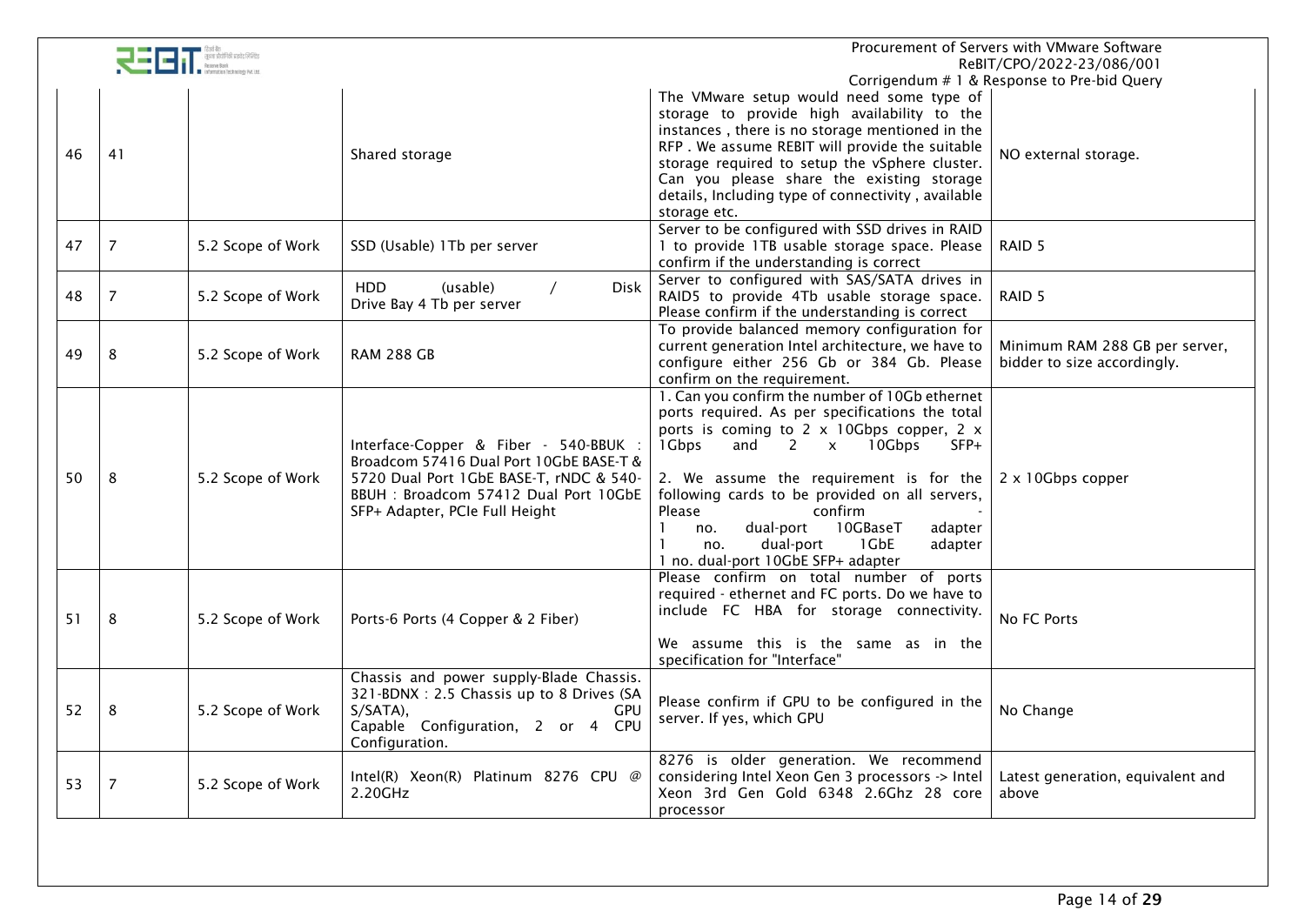|    |          |                                                                                        |                                                                                                                                                                                                    | Procurement of Servers with VMware Software<br>ReBIT/CPO/2022-23/086/001                                                                                                                                                                                                                                                                                                                                                                                                                                                                                                                                                                                                                                                                                                                                         |                                                                                                     |  |
|----|----------|----------------------------------------------------------------------------------------|----------------------------------------------------------------------------------------------------------------------------------------------------------------------------------------------------|------------------------------------------------------------------------------------------------------------------------------------------------------------------------------------------------------------------------------------------------------------------------------------------------------------------------------------------------------------------------------------------------------------------------------------------------------------------------------------------------------------------------------------------------------------------------------------------------------------------------------------------------------------------------------------------------------------------------------------------------------------------------------------------------------------------|-----------------------------------------------------------------------------------------------------|--|
|    |          |                                                                                        |                                                                                                                                                                                                    | 1. Please elaborate this table so we can relate<br>thd hardware specification to the table.<br>Does it imply that two types of nodes are to be<br>provisioned?<br>Table 1 (Item 1,2,3) 4TB -SSD, 16TB- HDD.                                                                                                                                                                                                                                                                                                                                                                                                                                                                                                                                                                                                      | Corrigendum # 1 & Response to Pre-bid Query                                                         |  |
| 54 | 7 and 41 | 5.2 Scope of Work,<br>Annexure<br>$\mathsf{K}$<br>Technical<br><b>Compliance Sheet</b> | Table of Software Requirements, Hardware<br>Requirements<br>Storage<br>-><br>Specifications:<br>Hardware<br>SSD(usable)<br>TB<br>per<br>server<br>HDD (usable) / Disk Drive Bay 4 TB per<br>server | Table<br>4, 5, 6)<br>HDD<br>2<br>(Item<br>12TB<br>2.<br>Please<br>clarify<br>following:<br>the<br>1) Will these SSD and HDD capacity be used for<br>VSAN?<br>2) In case of VSAN, please define the Qty and<br>Size of SSD & HDD required, as may be<br>recommended by Vmware based on the sizing.<br>3) Since there are two separate combinations of<br>SSD & HDD specified in the Hardware<br>Requirements table in Section 5.2, it is not clear<br>how these capacities are being met by this<br>specification of 1TB SSd and 4TB HDD per server<br>for 5 servers. Please clarify the envisaged design<br>3. As asked earlier, please share details of the<br>sizing/design and calculation to undersand how<br>the required cores/RAM/SSD/HDD are being<br>fulfilled by 5 nos. servers of this specification. | Bidder has to design solution and<br>implement to fulfill disk/storage /<br>meet inra requirements. |  |
| 55 | 7 and 41 | 5.2 Scope of Work,<br>Annexure<br>K<br>Technical<br>Compliance Sheet                   | Specifications:<br>Hardware<br>$\mathcal{L}_{\mathcal{A}}$<br>329-BEOT<br>CHIPSET/Motherboard<br>PowerEdge<br>R840/R940xa<br><b>MLK</b><br>Motherboard                                             | Does this count of 5 nos. also account for HA?<br>Please clarify if it is mandatory to quote only<br>PowerEdge servers. If it is allowed to quote other<br>make/model,<br>many of the component<br>nomenclature (RAID controller PERC, NIC,<br>iDRAC, Power Supply) and terminologies will<br>change.                                                                                                                                                                                                                                                                                                                                                                                                                                                                                                            | Please refer revised hardware specs<br>prescribed in Corrigendum # 1.                               |  |
| 56 | 7 and 41 | 5.2 Scope of Work,<br>Annexure<br>K<br>Technical<br><b>Compliance Sheet</b>            | Hardware<br>Specifications:<br>$\sim$ $\sim$<br>329-BEOT<br>CHIPSET/Motherboard<br><b>MLK</b><br>PowerEdge<br>R840/R940xa<br>Motherboard                                                           | The server model number is for 4 socket server<br>from a certain OEM. Please clarify if it is<br>mandatory to quote only 4 socket servers                                                                                                                                                                                                                                                                                                                                                                                                                                                                                                                                                                                                                                                                        | Minimum 2 sockets required                                                                          |  |
| 57 | 7 and 41 | 5.2 Scope of Work,<br>К<br>Annexure<br>Technical<br><b>Compliance Sheet</b>            | Hardware Specifications: 405-AAOE: PERC<br>H730P RAID Controller, 2G B NV Cache,<br>Adapter, Low Profile                                                                                           | This is a vendor specific specification, and<br>servers shall be proposed with respective<br>vendor's<br>controller<br>model.<br>1) Is case the servers are to be used for vSAN,<br>there is no use of controller cache as the<br>controllers would be used in HBA mode with<br>cache<br>disabled.<br>2) Hence please remove the 2GB cache<br>requirement if servers are to be used for VSAN                                                                                                                                                                                                                                                                                                                                                                                                                     | Please refer revised hardware specs<br>prescribed in Corrigendum # 1.                               |  |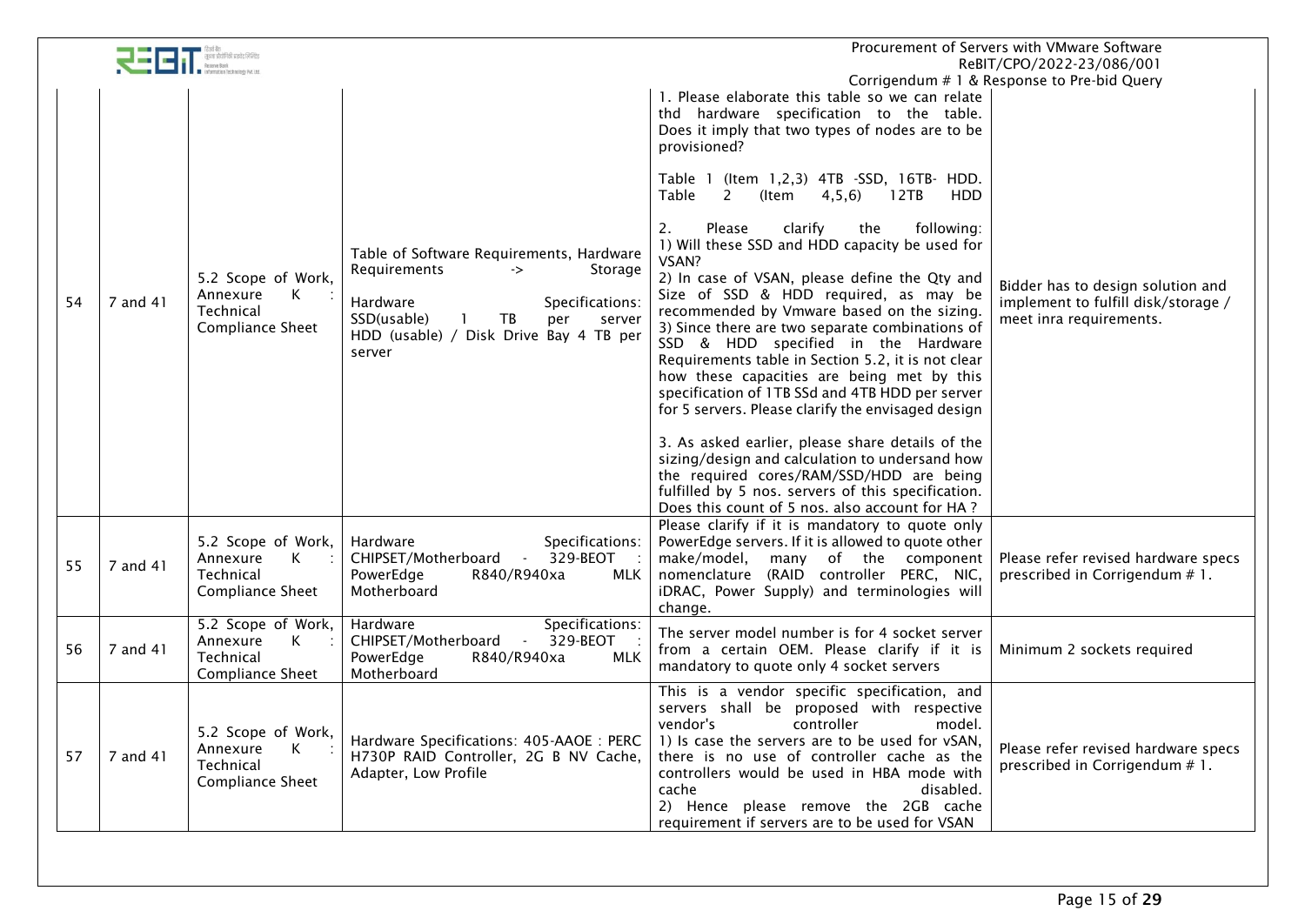|    |                |                                                                             |                                                                                                                                                                                   |                                                                                                                                                                                                                                                                                                                                                                                     | Procurement of Servers with VMware Software<br>ReBIT/CPO/2022-23/086/001                        |
|----|----------------|-----------------------------------------------------------------------------|-----------------------------------------------------------------------------------------------------------------------------------------------------------------------------------|-------------------------------------------------------------------------------------------------------------------------------------------------------------------------------------------------------------------------------------------------------------------------------------------------------------------------------------------------------------------------------------|-------------------------------------------------------------------------------------------------|
| 58 | 8 and 41       | 5.2 Scope of Work,<br>Annexure<br>К<br>Technical<br><b>Compliance Sheet</b> | Specifications:<br>Hardware<br>-1Gbps/10Gpbs/25Gbps<br>Ethernet<br>Ports - 6 Ports (4 Copper & 2 Fiber)                                                                           | Please indicate count of 1Gbps ports. We will<br>consider<br>1 G<br>BaseT.<br>Please indicate count of 10/25Gbps ports. We<br>will consider SR SFP+ ports                                                                                                                                                                                                                           | Corrigendum # 1 & Response to Pre-bid Query                                                     |
| 59 | 8 and 41       | 5.2 Scope of Work,<br>К<br>Annexure<br>Technical<br>Compliance Sheet        | and<br>Chassis<br>supply<br>power<br>Dual : 450-ADWM : Dual, Hot-plug,<br>Redundant Powe r Supply (1+1), 1100W (n<br>+ 1 or higher redundant hot swappable<br>Power Supply units) | Power supply rating terminologies differ across<br>OEM. We shall propose hot-plug redundant<br>power supplies of appropriate rating as requried<br>by<br>the<br>configuration.<br>Please relax accordingly.                                                                                                                                                                         | Hot-plug redundant power supplies<br>of appropriate rating as required by<br>the configuration. |
| 60 | 8 and 41       | 5.2 Scope of Work,<br>K<br>Annexure<br>Technical<br><b>Compliance Sheet</b> | Security: BIOS Secure, TPM 1.2/2.0, TCM<br>2.0 optional Cryptographically signed<br>firmware Secure Boot System Lockdown<br>(requires iDRAC Enterprise and Datacenter)            | Firmware protection terminology differs by<br>OEMs. We use "digitally signed firmware" and<br>assume that is what is<br>required.<br>Please relax accordingly.                                                                                                                                                                                                                      | Equivalent firmware protection may<br>be proposed.                                              |
| 61 | 8,7            | 5.2 Scope of Work,<br>Annexure<br>K<br>Technical<br>Compliance Sheet        | Quantity : 5<br>Units and Hardware<br>Specifications:                                                                                                                             | We understand ReBIT has done received<br>necessary sizing input from the software team<br>to meet ReBIT requirements such as<br>Performance, Response time, HA etc.                                                                                                                                                                                                                 | Yes, please refer RFP scope.                                                                    |
| 62 | $\overline{7}$ | CHIPSET/Motherboa<br>rd                                                     | 329-BEOT: PowerEdge R840/R940xa MLK<br>Motherboard<br>(Latest<br>Server<br>class<br>compatible chipset)                                                                           | This is a vendor specific specification. We will be<br>proposing servers with current generation of<br>chipset available on the platform                                                                                                                                                                                                                                            | Please refer revised hardware specs<br>prescribed in Corrigendum # 1.                           |
| 63 | $\overline{z}$ | Slots                                                                       | 330-BBKU: Riser Config1, 4 PCIe slots (2)<br>$x16$ Full height GRAPHICS slot $s + 2x16$<br>Low profile), GPU capable.                                                             | "330-BBKU" is a vendor specific part no.<br>We will propose servers with specified PCIe slots                                                                                                                                                                                                                                                                                       | Please refer revised hardware specs<br>prescribed in Corrigendum # 1.                           |
| 64 | $\overline{7}$ | <b>RAID controller</b>                                                      | 405-AAOE: PERC H730P RAID Controller.<br>2G B NV Cache, Adapter, Low Profile                                                                                                      | This is a vendor specific specification, and<br>servers shall be proposed with respective<br>vendor's<br>controller<br>model.<br>1) Is case the servers are to be used for VSAN,<br>there is no use of controller cache as the<br>controllers would be used in HBA mode with<br>cache<br>disabled.<br>Please remove the 2GB cache requirement if<br>servers are to be used for VSAN | Please refer revised hardware specs<br>prescribed in Corrigendum # 1.                           |
| 65 | $\overline{z}$ | Ethernet                                                                    | 1Gbps/10Gpbs/25Gbps                                                                                                                                                               | We assume this specification is asking for 1G,<br>10G and 25G adapters being supported on the<br>servers.                                                                                                                                                                                                                                                                           | Please refer revised hardware specs<br>prescribed in Corrigendum #1.                            |
| 66 | $\overline{7}$ | Power Supply                                                                | Dual : 450-ADWM : Dual, Hot-plug,<br>Redundant Powe r Supply (1+1), 1100W (n<br>+ 1 or higher redundant hot swappable<br>Power Supply units)                                      | This is a vendor specific specification. We shall<br>propose hot-plug redundant power supplies of<br>appropriate rating as requried by the<br>configuration.                                                                                                                                                                                                                        | Please refer revised hardware specs<br>prescribed in Corrigendum # 1.                           |
| 67 | $\overline{7}$ | Chassis and power<br>supply                                                 | Blade Chassis. 321-BDNX: 2.5 Chassis up<br>to 8 Drives (SA S/SATA), GPU Capable<br>Configuration, 2 or 4 CPU Configuration                                                        | We assume this refers to the 2 CPU rack server<br>chassis supporting 8<br>hot-plug<br>drives.<br>Please confirm.                                                                                                                                                                                                                                                                    | Yes                                                                                             |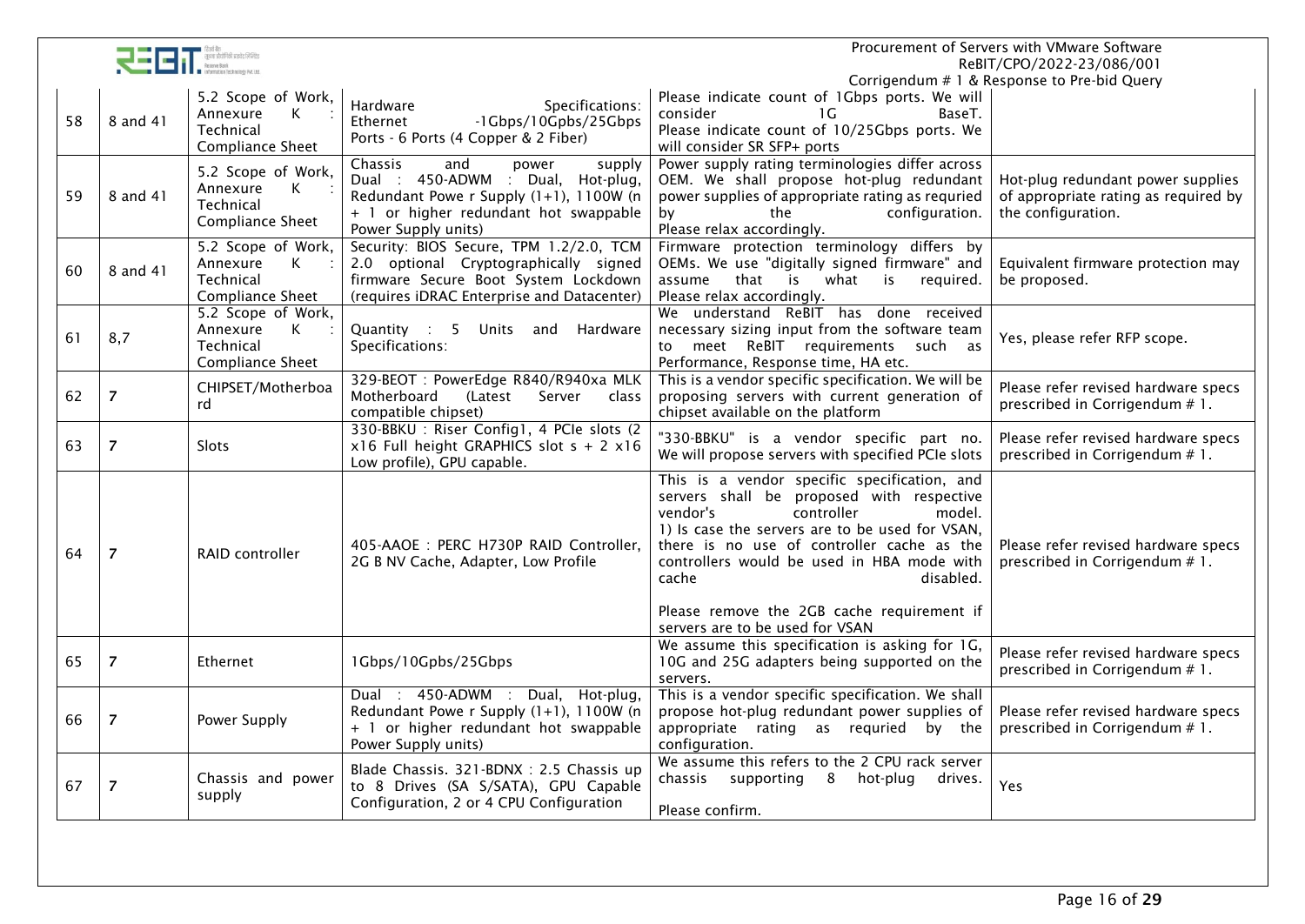|    |                |                                                  |                                                                                                                                                                                                                                                                                             |                                                                                                                                                                                                                                                                                                                                                                                                                                                                                                                                                                                                                                                                                                                                                                                                                    | Procurement of Servers with VMware Software<br>ReBIT/CPO/2022-23/086/001                                                                                                |
|----|----------------|--------------------------------------------------|---------------------------------------------------------------------------------------------------------------------------------------------------------------------------------------------------------------------------------------------------------------------------------------------|--------------------------------------------------------------------------------------------------------------------------------------------------------------------------------------------------------------------------------------------------------------------------------------------------------------------------------------------------------------------------------------------------------------------------------------------------------------------------------------------------------------------------------------------------------------------------------------------------------------------------------------------------------------------------------------------------------------------------------------------------------------------------------------------------------------------|-------------------------------------------------------------------------------------------------------------------------------------------------------------------------|
|    |                |                                                  |                                                                                                                                                                                                                                                                                             |                                                                                                                                                                                                                                                                                                                                                                                                                                                                                                                                                                                                                                                                                                                                                                                                                    | Corrigendum # 1 & Response to Pre-bid Query                                                                                                                             |
| 68 | $\overline{7}$ | Remote /<br>Server<br>management<br>capabilities | 385-BBKT : iDRAC9, Enterprise or latest<br>System remote management should<br>support browser based Graphical Remote<br>Console & Virtual Power Button                                                                                                                                      | This is vendor specific part number. We shall<br>propose servers with<br>required remote<br>management capabilities.                                                                                                                                                                                                                                                                                                                                                                                                                                                                                                                                                                                                                                                                                               | Please refer revised hardware specs<br>prescribed in Corrigendum # 1.                                                                                                   |
| 69 | $\overline{7}$ | Security                                         | BIOS Secure, TPM 1.2/2.0, TCM 2.0<br>optional Cryptographically signed firmware<br>Secure Boot System Lockdown (requires<br>iDRAC Enterprise and Datacenter)                                                                                                                                | Firmware protection terminology differs by<br>OEMs. We use "digitally signed firmware" and<br>that is what is<br>required.<br>assume<br>Please confirm.                                                                                                                                                                                                                                                                                                                                                                                                                                                                                                                                                                                                                                                            | Equivalent firmware protection may<br>be proposed.                                                                                                                      |
| 70 | 37             | Annexure<br>Commercial<br>Bid<br>Format          | VMware vCloud Suite Standard                                                                                                                                                                                                                                                                | As per the table, 5 x 2S servers being asked and<br>12 x VMware vCloud Suite Standard License<br>asked . For the 5 x 2S servers, need only 10<br>License, please check once                                                                                                                                                                                                                                                                                                                                                                                                                                                                                                                                                                                                                                        | 10 licenses.                                                                                                                                                            |
| 71 | 37             |                                                  | Windows Licensing                                                                                                                                                                                                                                                                           | RFP Asking for 10 qty of windows server<br>standard - As you already aware, Windows<br>server OS licensing based on COREs & 100%<br>Licensing will provide 2 VM entitlement . In this<br>case 56 CORE license will provide 2 VM / role<br>entitlement<br>node.<br>per<br>Based on the Number of nodes & VMs you are<br>planning in this cluster, please let us know how<br>many licenses you need                                                                                                                                                                                                                                                                                                                                                                                                                  | Windows licenses standard for VMs.                                                                                                                                      |
| 72 | 37             |                                                  | Windows Licensing                                                                                                                                                                                                                                                                           | Do we need to consider any type of CALs here?                                                                                                                                                                                                                                                                                                                                                                                                                                                                                                                                                                                                                                                                                                                                                                      | No.                                                                                                                                                                     |
| 73 | 8              | 5.2 Scope of Work<br>and<br>Project<br>Milestone | Software<br>Requirements<br>The bidder should supply and install all the<br>required Servers and Software at ReBIT site.<br>Complete VMware (vCentre, vCloud Suite,<br>Tanzu, Spring Runtime, VDI Horizon<br>Universal) setup shall be configured ready<br>to use / operate by ReBIT users. | The optional items mentioned in the "software<br>specification" table are in the commercial Bid<br>format also (in page 38). We assume that we<br>need not include these in the commercial<br>working & wont lead to any kind of technical<br>qualification<br>issues.<br>1. Kindly confirm if we can ignore or we need to<br>quote for the optional items in the technical and<br>commercial<br>bid<br>2. VMware Spring Runtime, Horizon Universal<br>implementation, training and TAM for these<br>products are mentioned as optional. - ReBIT to<br>clarify if the bidder need to consider the<br>optional items under the scope of work for<br>implementation and training - If need to be<br>considered, can bidder take the onus of<br>complete end to end implementation, training<br>and support services. | Need to quote for all items, for<br>future order purpose. Please<br>provide commercials as per<br>Commercial Bid Format - Annexure<br>I prescribed in the RFP document. |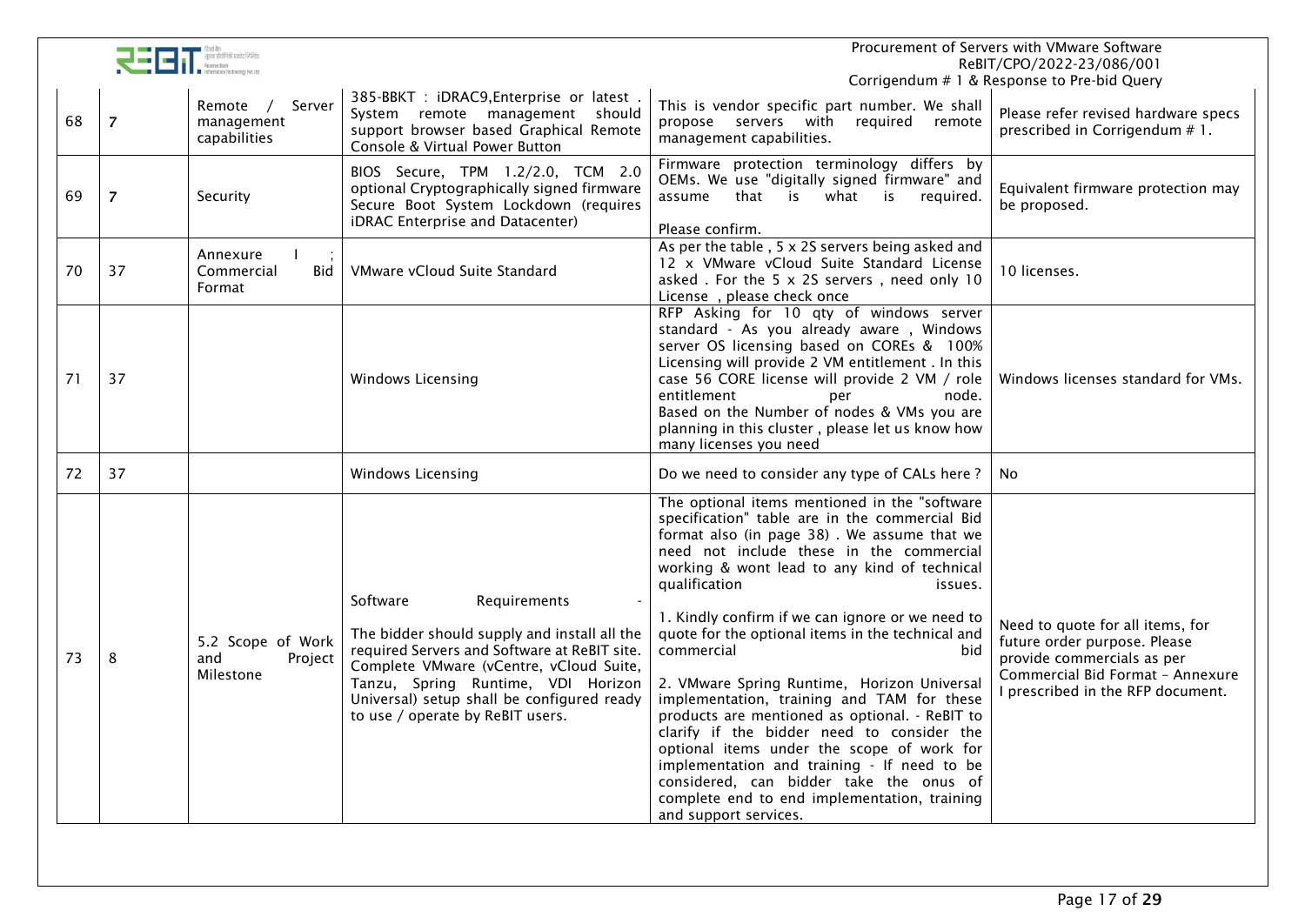|    | Procurement of Servers with VMware Software<br>ReBIT/CPO/2022-23/086/001 |                                        |                                                                                                                                                                                                                                         |                                                                                                                                                                                                                                                                                                                                                                                                                                                                                                                                                            |                                                                                             |
|----|--------------------------------------------------------------------------|----------------------------------------|-----------------------------------------------------------------------------------------------------------------------------------------------------------------------------------------------------------------------------------------|------------------------------------------------------------------------------------------------------------------------------------------------------------------------------------------------------------------------------------------------------------------------------------------------------------------------------------------------------------------------------------------------------------------------------------------------------------------------------------------------------------------------------------------------------------|---------------------------------------------------------------------------------------------|
|    |                                                                          |                                        |                                                                                                                                                                                                                                         | Under software<br>components you have<br>mentioned vCenter, vcloud suite standard and<br>VMware Tanzu Standard as core based. However<br>on page 8 software specification you have<br>mentioned vCener as per instance, Vcloud suite<br>standard as per cpu and Tanzu standard as core<br>based.                                                                                                                                                                                                                                                           | Corrigendum # 1 & Response to Pre-bid Query                                                 |
| 74 | 7,8                                                                      | 5.2 Scope of Work                      | Software Requirements                                                                                                                                                                                                                   | 1. For software components, total 128 cpu is<br>mentioned. This should be changed to<br>"cores".<br>2. Pls update and correct this to vCenter as<br>per instance, vCloud suite standard and<br>Tanzu<br>standard<br>based.<br>as<br>core<br>3. Under hardware specification, you have<br>mentioned total 5 Qty of hardware with 56 cores<br>/ hardware. Hence total cores coming is 280. Pls<br>confirm, if all this 5 hardware's will be used<br>for VMWare / Tanzu envt ? if yes, update the<br>total cores under software components to<br>right cores. | 128 core for Taznu rest will be used<br>for other VM infra requirements.                    |
| 75 | 7                                                                        | 5.2 Scope of Work                      | Windows Server Standard 2019                                                                                                                                                                                                            | 16 core licenses per nos considred, then total<br>core will 160 (10*16) .Please confirm if the<br>understanding is correct                                                                                                                                                                                                                                                                                                                                                                                                                                 | Yes, 16                                                                                     |
| 76 |                                                                          |                                        | No External storage details                                                                                                                                                                                                             | External storage connectivity & storage details<br>is not mention in rfp, can we assumme no<br>external storage requirement.                                                                                                                                                                                                                                                                                                                                                                                                                               | Minimum No External storage<br>details per server, bidder to size<br>accordingly.           |
| 77 | 8                                                                        | 5.2 Scope of Work                      | <b>Software Specifications</b>                                                                                                                                                                                                          | Implementation will be done by SI / Partners,<br>can they reach out VMware PS for Tanzu Design,<br>validate and implementation                                                                                                                                                                                                                                                                                                                                                                                                                             | No Change                                                                                   |
| 78 | 9                                                                        | Software<br>5.2<br>Specifications      | The successful bidder will be expected to<br>provide all necessary back to back support<br>from OEM for delivery and installation of<br>the Servers & VMware Softwares, warranty<br>and required support during the warranty<br>period. | Delivery and installation will be done by the<br>bidder. However, warranty and support will be<br>back to back from the respective Hardware and<br>Software OEMs. ReBIT to clarify and confirm on<br>this.                                                                                                                                                                                                                                                                                                                                                 | Bidder to ensure OEM support is<br>available during contract period.                        |
| 79 | -9                                                                       | Software<br>5.2<br>Specifications      | Software licenses effective date shall be<br>effective as on Go-LIVE sign off or put in use<br>for ReBIT operations.                                                                                                                    | The support for softwares start the day they are<br>billed in the OEM system, so the licenses<br>effective date will be the date of billing in OEM`s<br>system. Request ReBIT to clarify and amend this<br>point accordingly                                                                                                                                                                                                                                                                                                                               | ReBIT don't want advance billing for<br>the software licenses which were<br>not put in use. |
| 80 | - 9                                                                      | Software<br>5.2<br>÷<br>Specifications | Bidder shall supply only those products,<br>which would not be declared end of life<br>until March 31, 2027. Further, the<br>proposed products should also not go End<br>of Support before March 31, 2027.                              | The tender is for 3 years and if the contract is<br>not further extended, and OEM declares<br>EOL/EOS after end of the contract with the<br>bidder, in such case ReBIT to clarify on the                                                                                                                                                                                                                                                                                                                                                                   | No Change                                                                                   |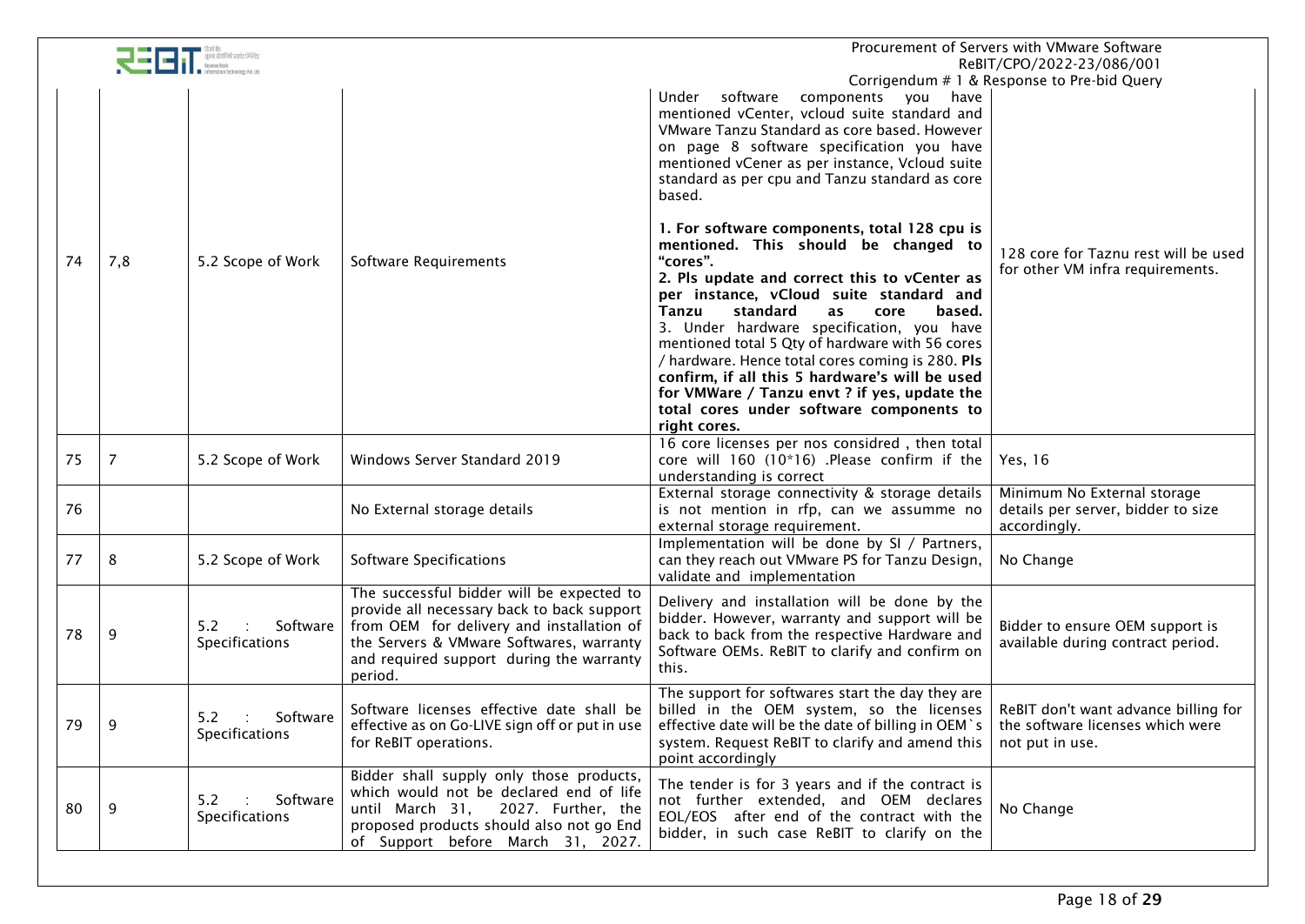|    |          |                                                                                        |                                                                                                                                                                                                                                                                                                                                                                                                                                                                                                                                              | Procurement of Servers with VMware Software<br>ReBIT/CPO/2022-23/086/001                                                                                                                                                                                                                                                                                                                                                                                                                                                                                                                      |                                                                               |
|----|----------|----------------------------------------------------------------------------------------|----------------------------------------------------------------------------------------------------------------------------------------------------------------------------------------------------------------------------------------------------------------------------------------------------------------------------------------------------------------------------------------------------------------------------------------------------------------------------------------------------------------------------------------------|-----------------------------------------------------------------------------------------------------------------------------------------------------------------------------------------------------------------------------------------------------------------------------------------------------------------------------------------------------------------------------------------------------------------------------------------------------------------------------------------------------------------------------------------------------------------------------------------------|-------------------------------------------------------------------------------|
|    |          |                                                                                        | However, in cases where the OEM decides<br>to phase out any particular model, the<br>vendor is required to substitute (upgrade)<br>the product with another product. The<br>bidder must inform well in advance about<br>such changes. In case no substitute model<br>is available, the OEM shall give the notice<br>for discontinuation in writing at least one<br>month prior to such discontinuation. In<br>case of software, the vendor shall supply<br>the latest version available at the time of<br>delivery at no extra cost to ReBIT | substitute another<br>ownership of upgrade /<br>model.                                                                                                                                                                                                                                                                                                                                                                                                                                                                                                                                        | Corrigendum # 1 & Response to Pre-bid Query                                   |
| 81 | 8 and 41 | 5.2 Scope of Work,<br>Annexure<br>$K$ :<br>Technical<br>Compliance Sheet               | Software<br>Specifications:<br>VMware vCloud Suite Standard (Perpetual<br>License) CPU based = 12                                                                                                                                                                                                                                                                                                                                                                                                                                            | We understand that 6 nodes are to be provided<br>and<br>5.<br>not<br>Please confirm or clarify.                                                                                                                                                                                                                                                                                                                                                                                                                                                                                               | Bidder has to design solution and<br>implement to meet infra<br>requirements. |
| 82 | 8 and 41 | 5.2 Scope of Work,<br>Annexure<br>К<br>Technical<br><b>Compliance Sheet</b>            | Software<br>Specifications:<br>VMware vCloud Suite Standard (Perpetual<br>License) CPU based = 12                                                                                                                                                                                                                                                                                                                                                                                                                                            | We understand that VMware vCloud Suite does<br>not include vSAN and ReBIT has the necessary<br>vSAN licences                                                                                                                                                                                                                                                                                                                                                                                                                                                                                  | vSAN not required.                                                            |
| 83 | 8 and 42 | 5.2 Scope of Work,<br>$\mathsf{K}$<br>Annexure<br>Technical<br><b>Compliance Sheet</b> | Software<br>Specifications:<br>Windows Server Standard 2019 - Nos 10                                                                                                                                                                                                                                                                                                                                                                                                                                                                         | Please specify how many cores are to be covered<br>by each of these 10 licences. Please clarify or<br>confirm.                                                                                                                                                                                                                                                                                                                                                                                                                                                                                | 8 Core                                                                        |
| 84 | 8 and 42 | 5.2 Scope of Work,<br>Annexure<br>$\mathsf{K}$<br>Technical<br>Compliance Sheet        | Software<br>Specifications:<br>Windows Server Standard 2019 - Nos 10                                                                                                                                                                                                                                                                                                                                                                                                                                                                         | We understand that only 20VMs will be licenced<br>using these 10 licences. Please clarify or<br>confirm.                                                                                                                                                                                                                                                                                                                                                                                                                                                                                      | Okay                                                                          |
| 85 | 8        | 5.2 Scope of Work,<br>Annexure<br>K<br>Technical<br><b>Compliance Sheet</b>            | Software<br>Specifications:<br>· Partner / SI must ensure that overall<br>VMware Solution Implementation is<br>designed and validated by OEM'                                                                                                                                                                                                                                                                                                                                                                                                | Please confirm if the configuration provided<br>matches vSAN ready-node configuration (which<br>is the only validated configuration)                                                                                                                                                                                                                                                                                                                                                                                                                                                          |                                                                               |
| 86 | 7,8      | $5.2$                                                                                  | Software Specifications:                                                                                                                                                                                                                                                                                                                                                                                                                                                                                                                     | The software requirements mentions only<br>VMware named stack. There are industry leading<br>alternate stack from Red Hat + Nutanix available<br>which provide functional capabilities matching<br>or better than the asked stack in RFP. Would<br>request ReBIT to relax the single vendor named<br>RFP and allow to propose alternate stack<br>providing matching or better capabilities.<br>With Single OEM vendor named RFP will ReBIT<br>will have disadvantage both in terms of technical<br>limitations<br>solution<br>and<br>pricing.<br>The current ask does not cover Developer and | This is project specific requirement,<br>No Change.                           |
|    |          |                                                                                        |                                                                                                                                                                                                                                                                                                                                                                                                                                                                                                                                              | operational related requriements for example,                                                                                                                                                                                                                                                                                                                                                                                                                                                                                                                                                 |                                                                               |